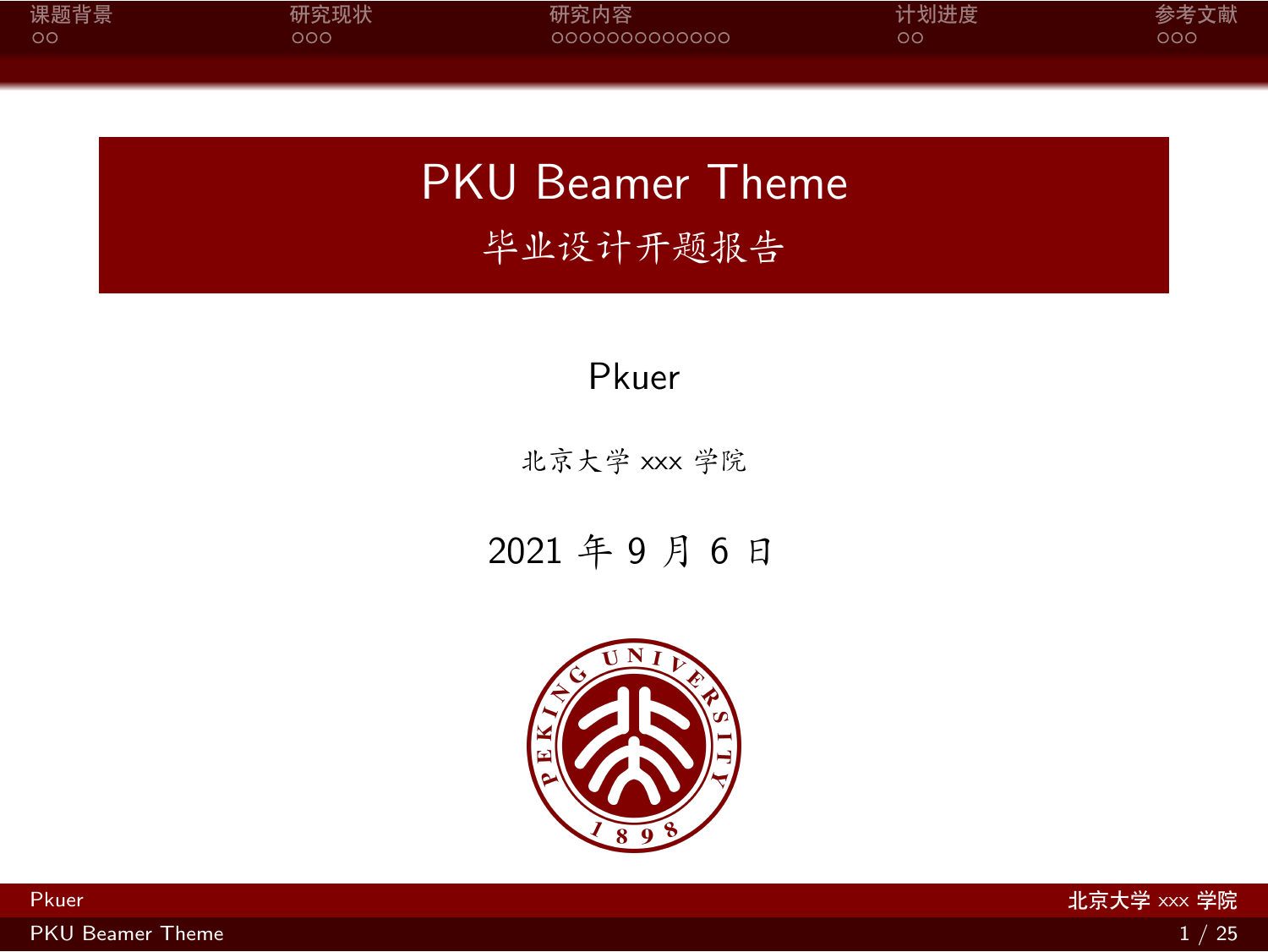| 课题背景 | 研究现状 | 研究内容          | 计划进度 | 参考文献 |
|------|------|---------------|------|------|
| _ ററ | റററ  | 0000000000000 | OΟ   | റററ  |
|      |      |               |      |      |

[研究现状](#page-7-0)

[研究内容](#page-10-0)

[计划进度](#page-24-0)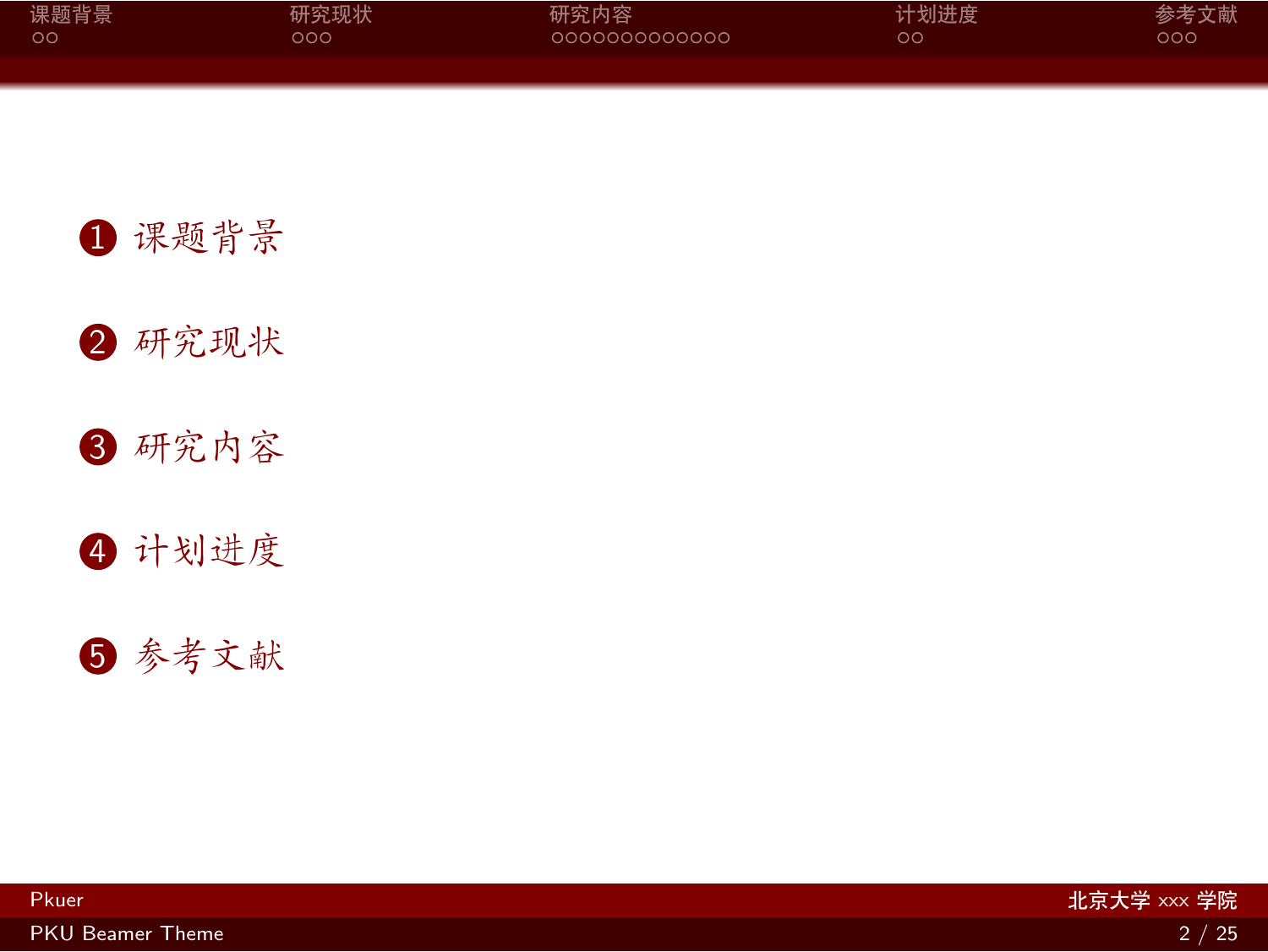<span id="page-2-0"></span>

| 课题背景 | 研究现状 | 研究内容          | 计划进度 | 参考文献 |
|------|------|---------------|------|------|
| ം    | ೦೦೦  | 0000000000000 | ОC   | ೦೦೦  |
|      |      |               |      |      |

[研究现状](#page-7-0)

[研究内容](#page-10-0)

[计划进度](#page-24-0)

[参考文献](#page-26-0)

Pkuer 北京大学 xxx 学院

[PKU Beamer Theme](#page-0-0) 3 / 25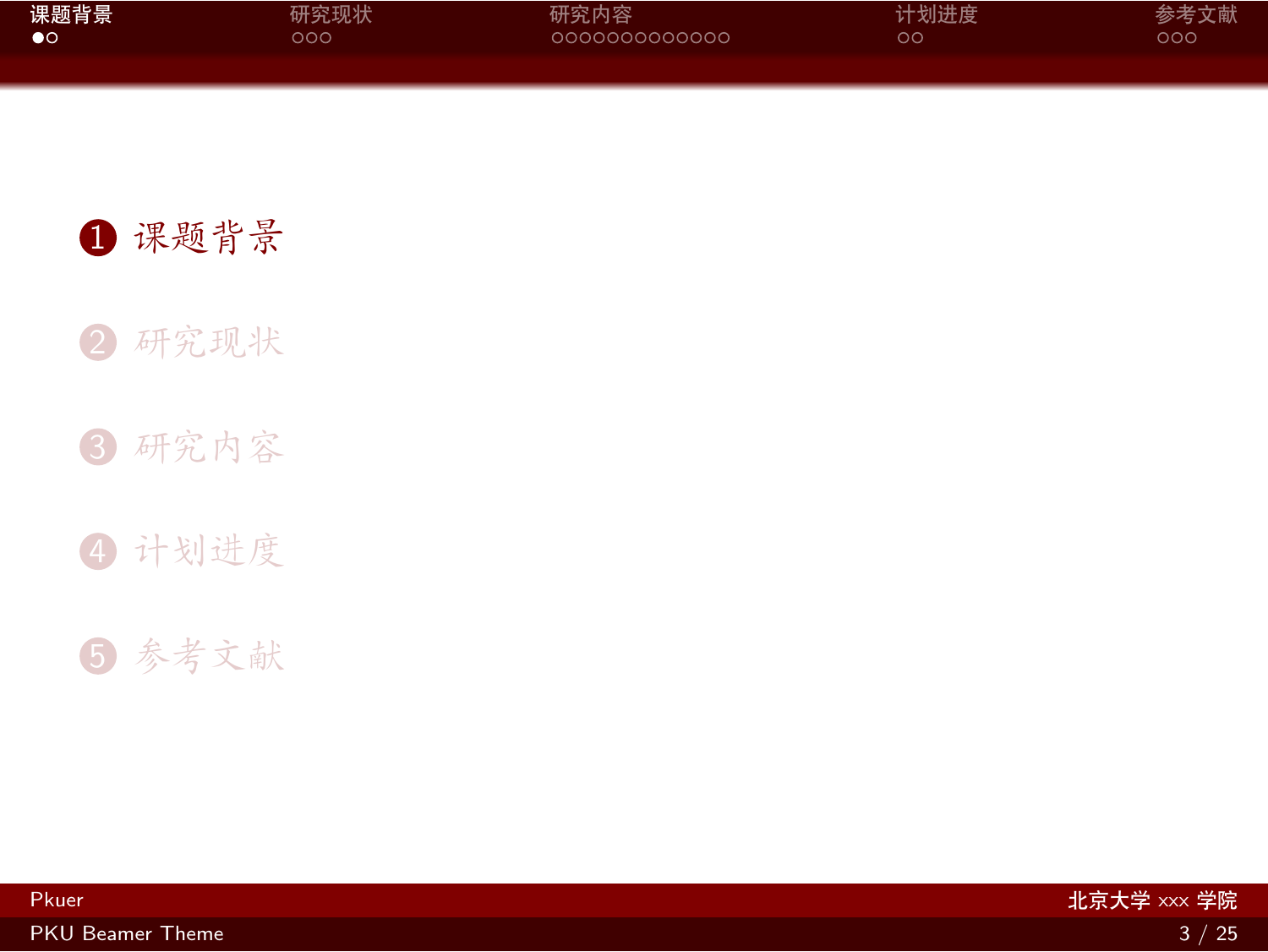| 课题背景 | 研究现状           | 研究内容           | 计划进度 | 参考文献 |
|------|----------------|----------------|------|------|
| ം    | ೦೦೦            | LOOOOOOOOOOOOO | ററ   | റററ  |
|      | 用 Beamer 很高大上? |                |      |      |

## • 大家都会 LATFX, 好多学校都有自己的 Beamer 主题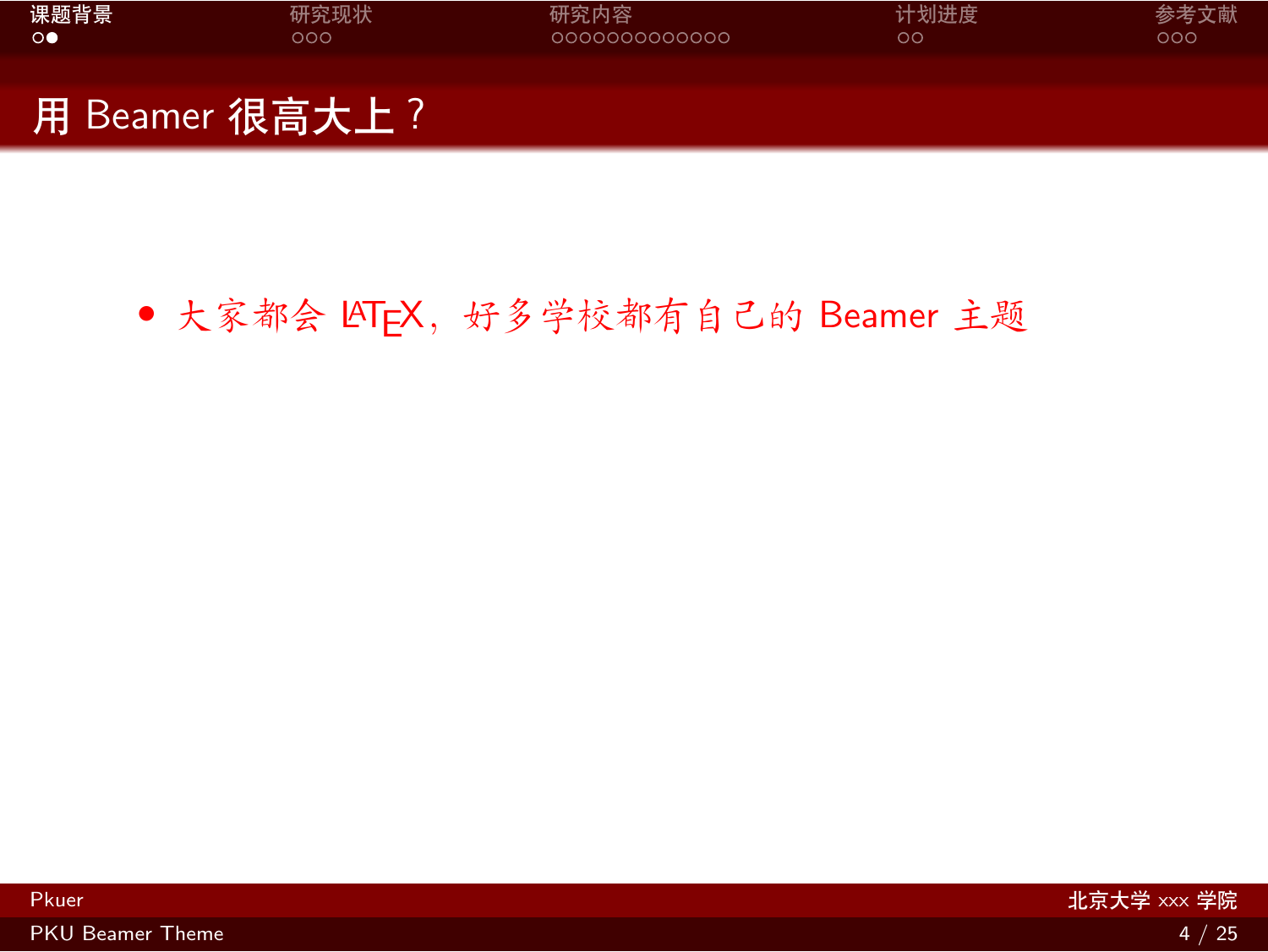| 课题背景 | 研究现状            | 研究内容           | 计划进度 | 参考文献 |
|------|-----------------|----------------|------|------|
| ം    | 000             | LOOOOOOOOOOOOO | ററ   | റററ  |
|      | 用 Beamer 很高大上 ? |                |      |      |

- 大家都会 LATFX, 好多学校都有自己的 Beamer 主题
- *•* 中文支持请选择 XeLATEX 编译选项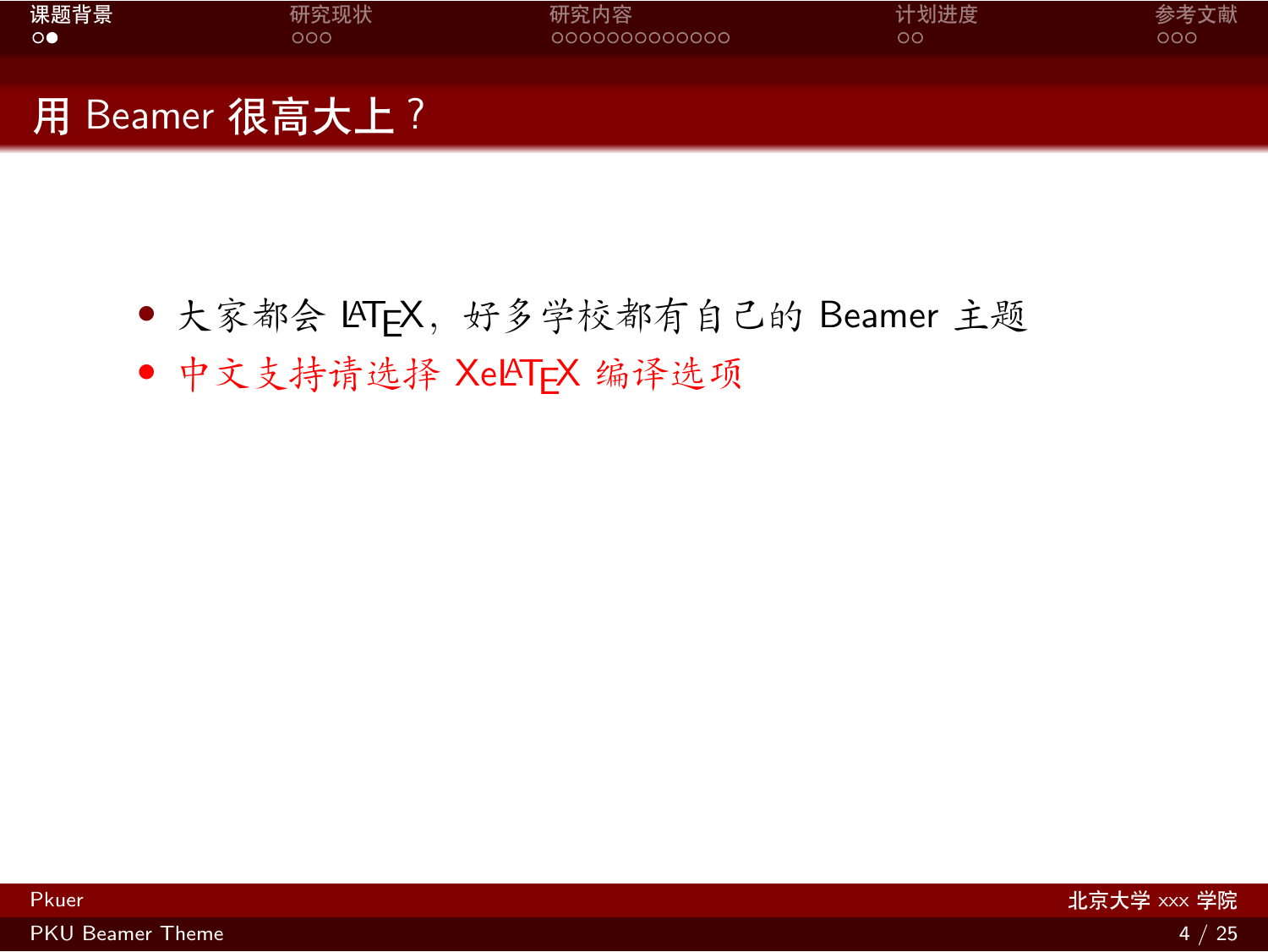

用 Beamer 很高大上?

- 大家都会 LATFX, 好多学校都有自己的 Beamer 主题
- *•* 中文支持请选择 XeLATEX 编译选项
- *•* Overleaf 项目地址位于 [https://www.overleaf.com/](https://www.overleaf.com/latex/templates/thu-beamer-theme/vwnqmzndvwyb) [latex/templates/thu-beamer-theme/vwnqmzndvwyb](https://www.overleaf.com/latex/templates/thu-beamer-theme/vwnqmzndvwyb),可 以直接使用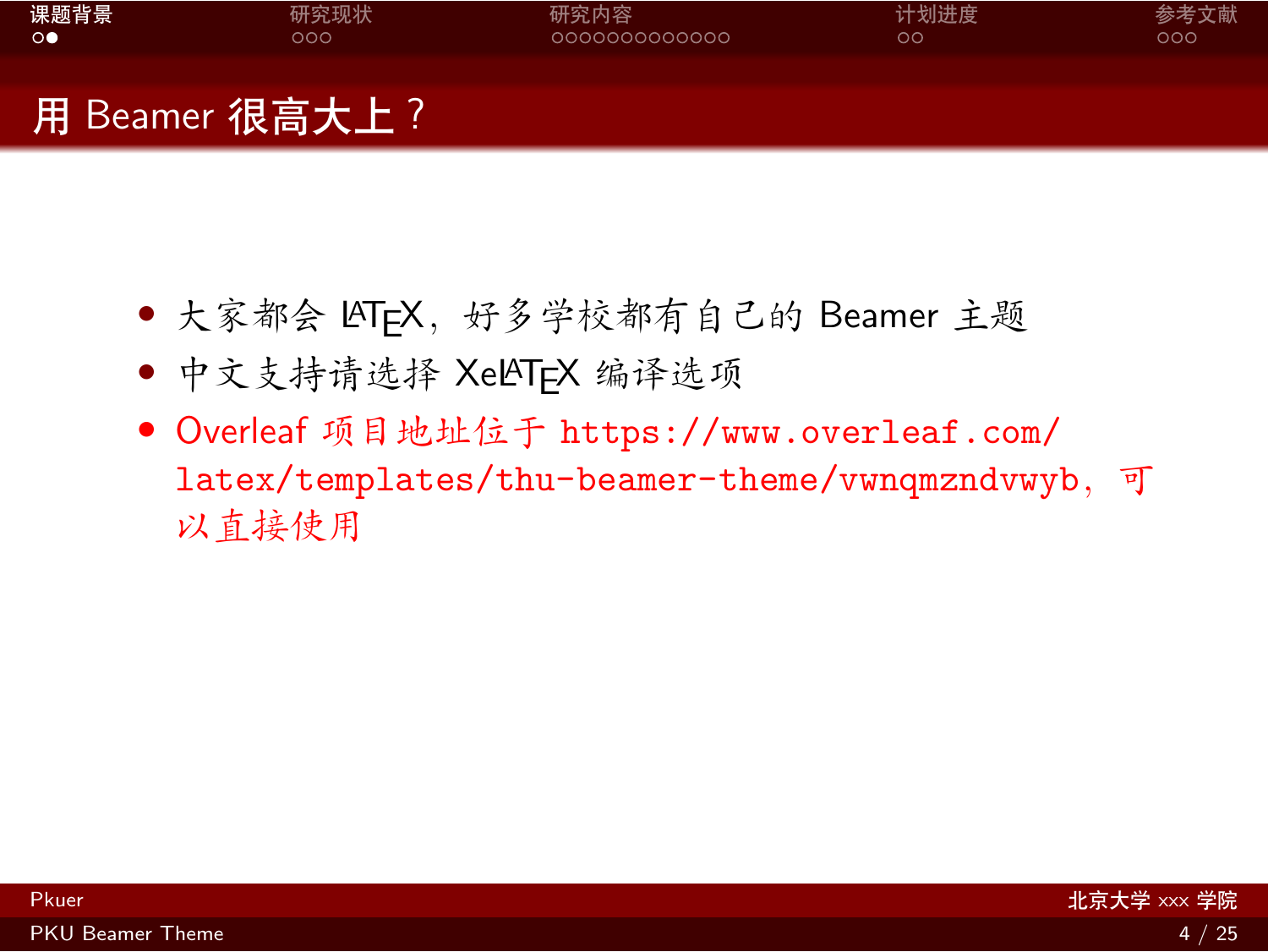| 课题背景 | 研究现状 | 研究内容          | 计划进度 | 参考文献 |
|------|------|---------------|------|------|
| ം    | 200  | 0000000000000 | OО   | 000  |
|      |      |               |      |      |
|      |      |               |      |      |

# 用 Beamer 很高大上?

- 大家都会 LATFX, 好多学校都有自己的 Beamer 主题
- *•* 中文支持请选择 XeLATEX 编译选项
- *•* Overleaf 项目地址位于 [https://www.overleaf.com/](https://www.overleaf.com/latex/templates/thu-beamer-theme/vwnqmzndvwyb) [latex/templates/thu-beamer-theme/vwnqmzndvwyb](https://www.overleaf.com/latex/templates/thu-beamer-theme/vwnqmzndvwyb),可 以直接使用
- *•* GitHub 项目地址位于

<https://github.com/inFaaa/PKU-Beamer-Theme>, 如果有 bug 或者 feature request 可以去里面提 issue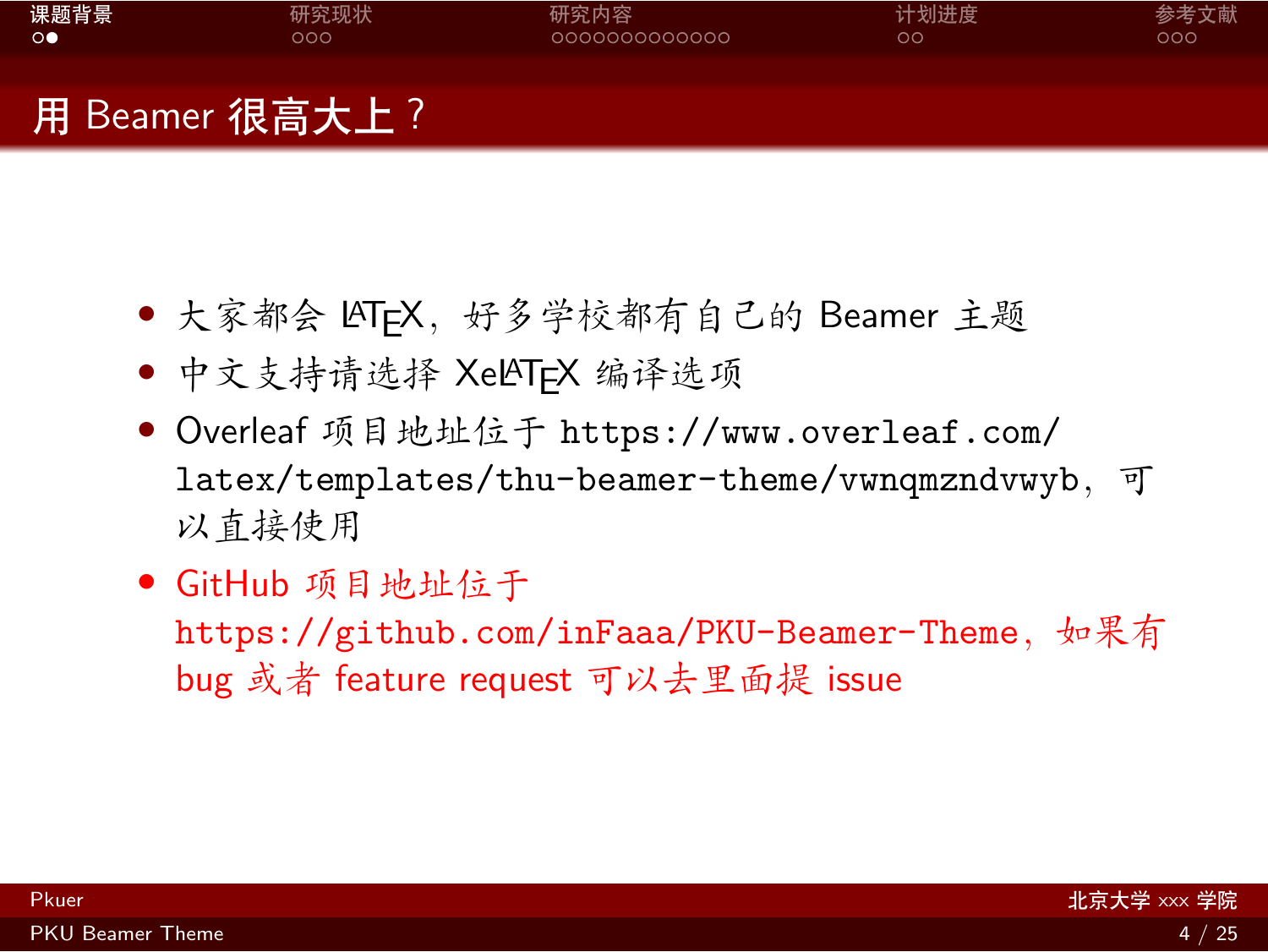<span id="page-7-0"></span>

| 课题背景 | 研究现状 | 研究内容          | 计划进度 | 参考文献 |
|------|------|---------------|------|------|
| ം റ  | ററ   | 0000000000000 | DС   | ೦೦೦  |
|      |      |               |      |      |



Beamer [主题分类](#page-8-0)

### 3 [研究内容](#page-10-0)

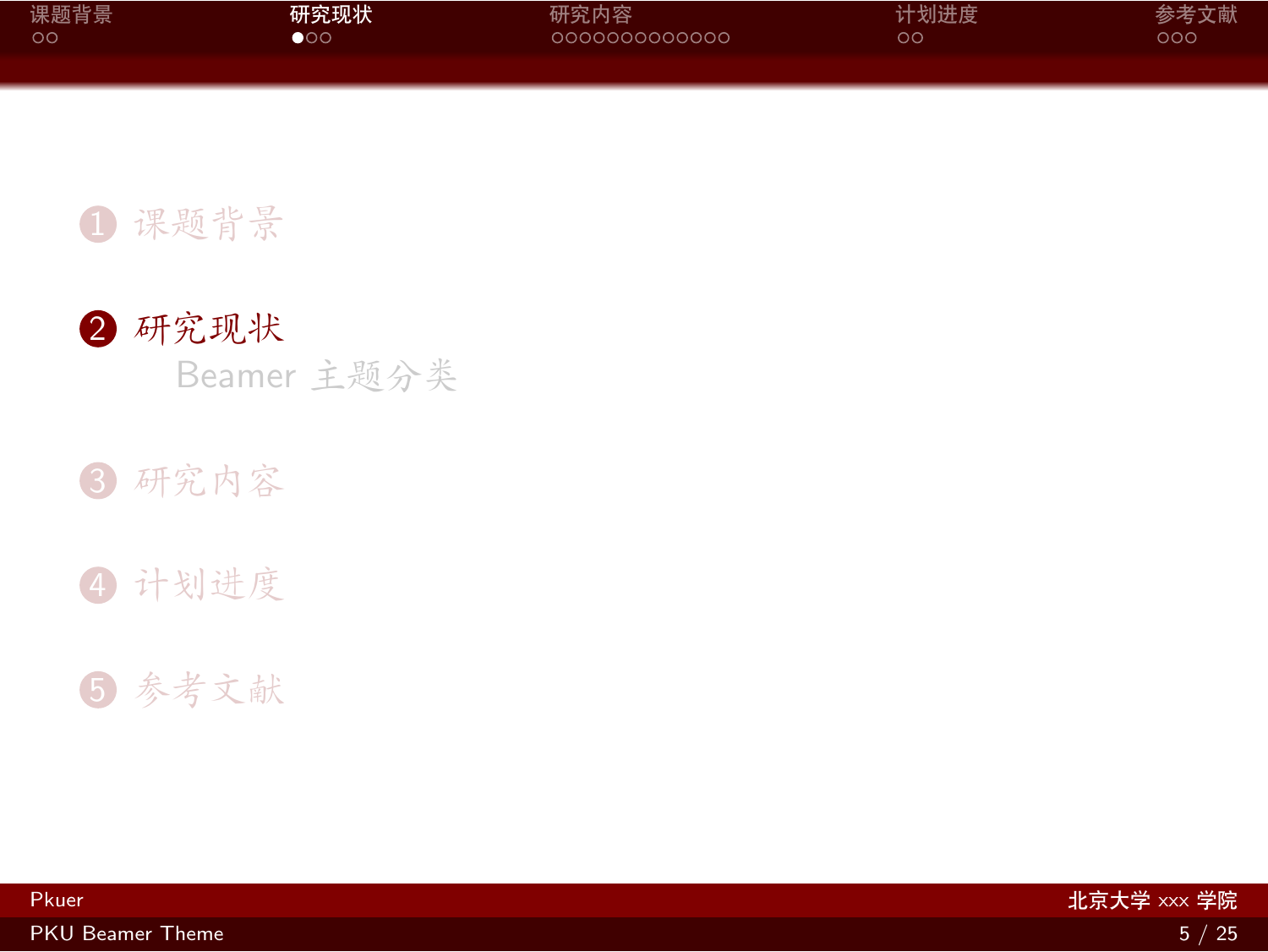<span id="page-8-0"></span>

| 课题背景        | 研究现状 | 研究内容          | 计划进度 | 参考文献 |
|-------------|------|---------------|------|------|
| - ററ        | ൈ    | lanonanananan | oα   | ೦೦೦  |
| Beamer 主题分类 |      |               |      |      |



#### 3 [研究内容](#page-10-0)

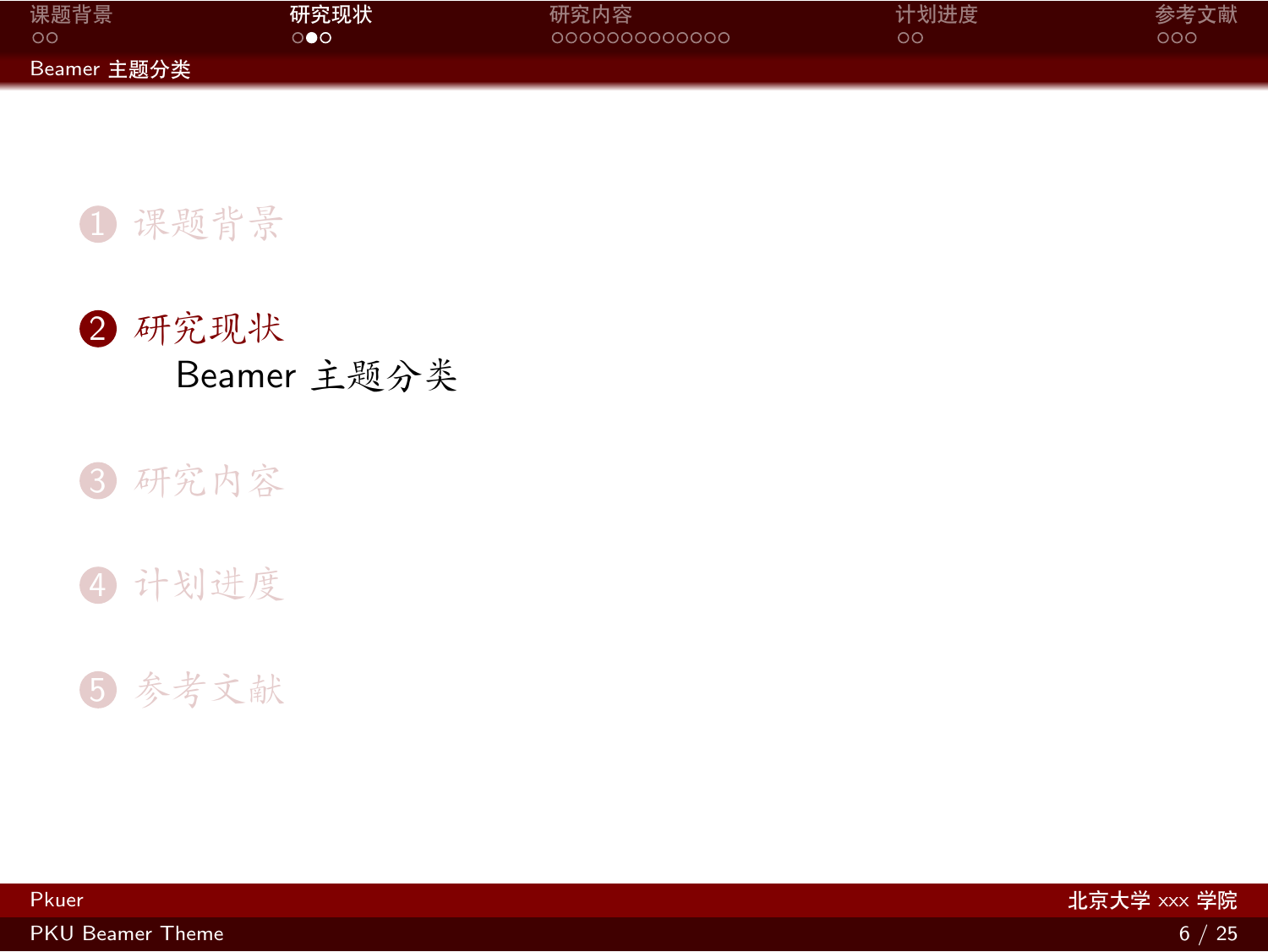| 课题背景        | 研究现状 | 研究内容          | 计划进度 | 参考文献 |
|-------------|------|---------------|------|------|
| . ററ        | ം    | 0000000000000 | ററ   | ೦೦೦  |
| Beamer 主题分类 |      |               |      |      |

- *•* 有一些 LATEX 自带的
- *•* 有一些 Tsinghua 的
- *•* 本模板来源自 <https://www.latexstudio.net/archives/4051.html>
- *•* 但是最初的 [link](http://far.tooold.cn/post/latex/beamertsinghua) [\[unk15\]](#page-27-0) 已经失效了
- *•* 这是 n+e 大佬在 16-17 年做的一些 ppt:[戳我](https://github.com/Trinkle23897/oi_slides)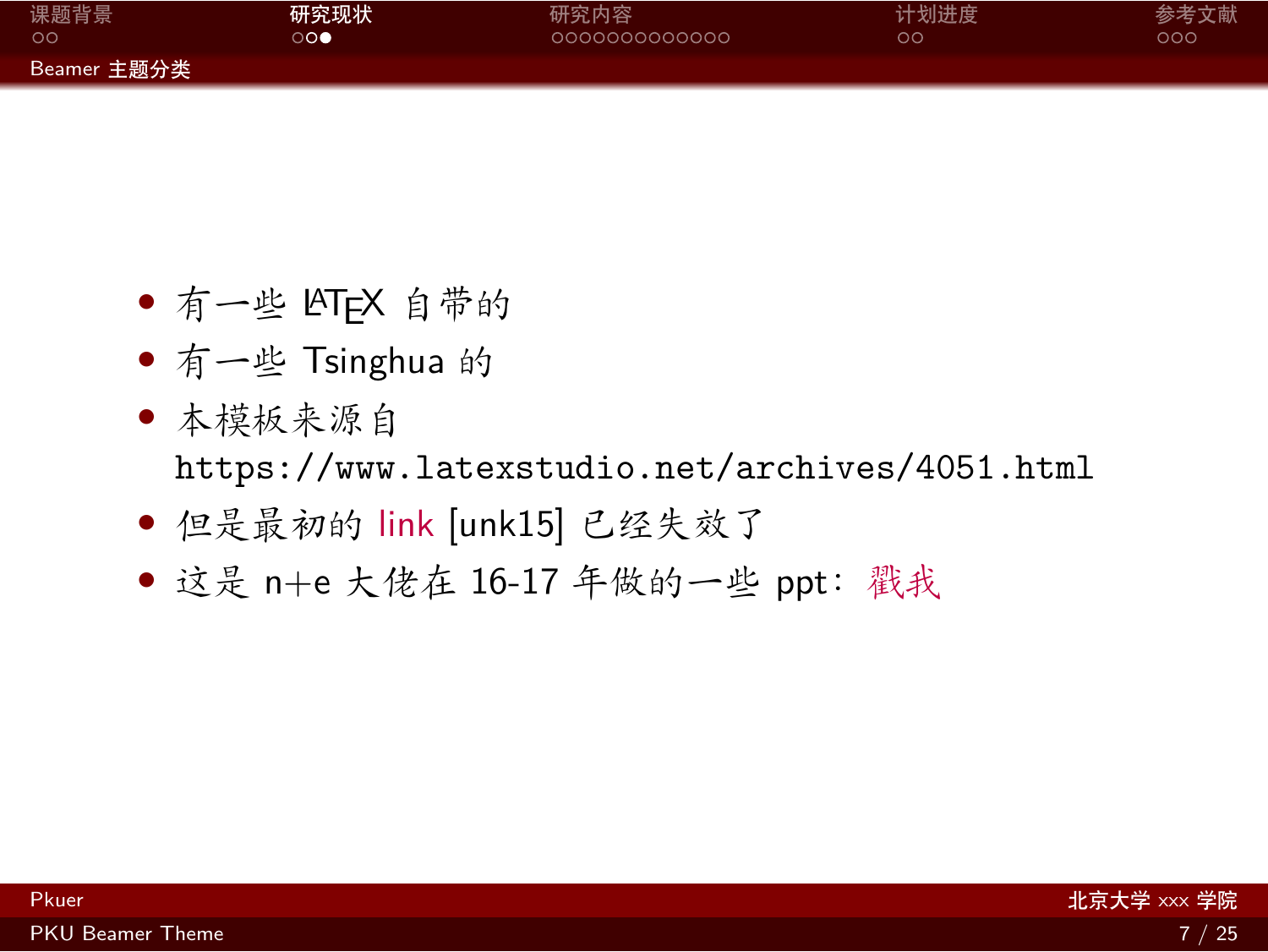<span id="page-10-0"></span>

| 课题背景 | 研究现状 | 研究内容                   | 计划进度 | 参考文献 |
|------|------|------------------------|------|------|
| ററ   | റററ  | $\bullet$ 000000000000 | ററ   | ೦೦೦  |
|      |      |                        |      |      |

2 [研究现状](#page-7-0)

3 [研究内容](#page-10-0) [美化主题](#page-11-0) [如何更好地做](#page-13-0) Beamer

4 [计划进度](#page-24-0)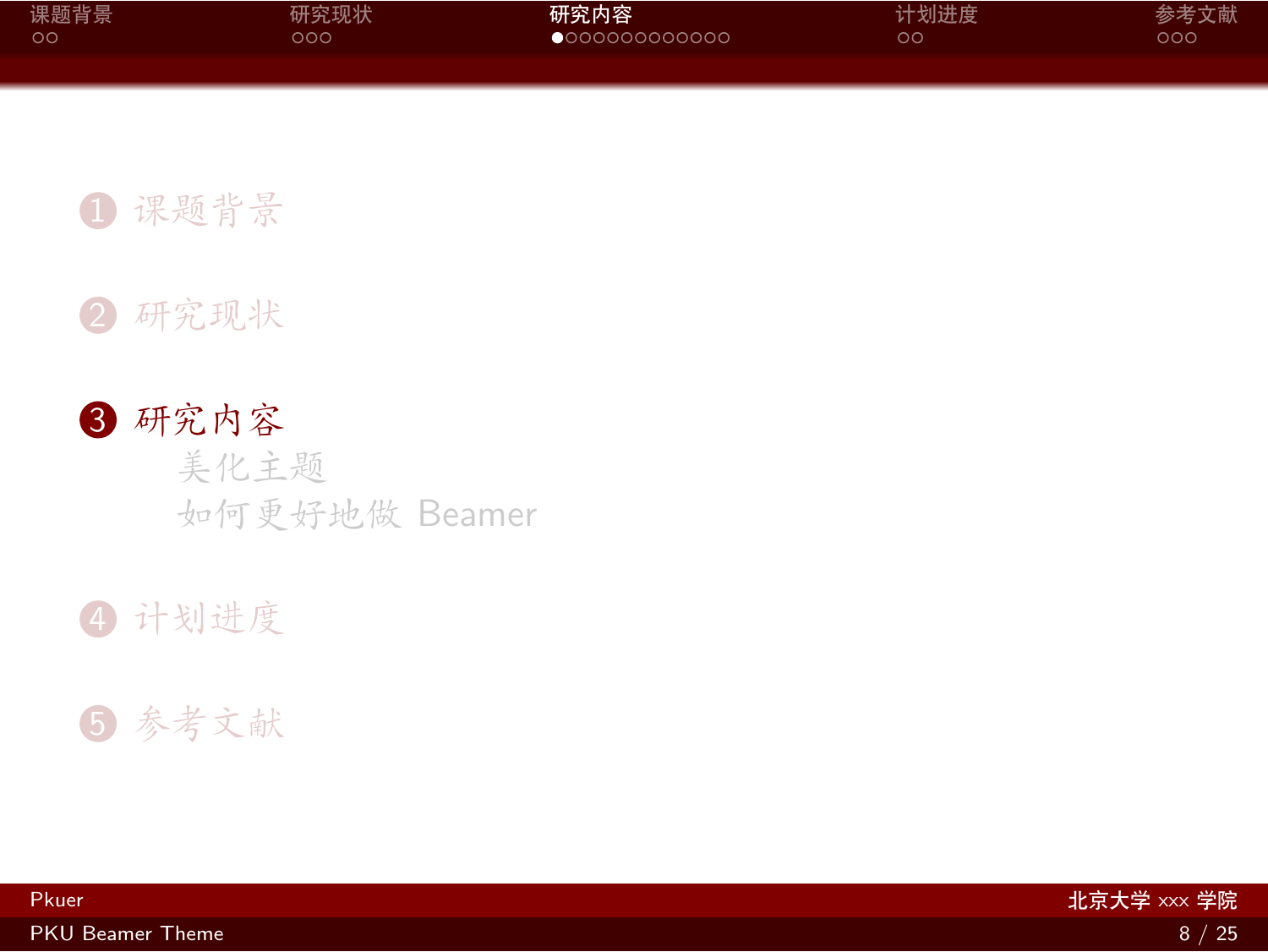<span id="page-11-0"></span>

| 课题背景 | 研究现状 | 研究内容                  | 计划进度 | 参考文献 |
|------|------|-----------------------|------|------|
| - ററ | ລດດ  | <u> ∩●∩∩∩∩∩∩∩∩∩</u> ∩ | OС   | ാററ  |
| 美化主题 |      |                       |      |      |



## 3 [研究内容](#page-10-0) [美化主题](#page-11-0) [如何更好地做](#page-13-0) Beamer

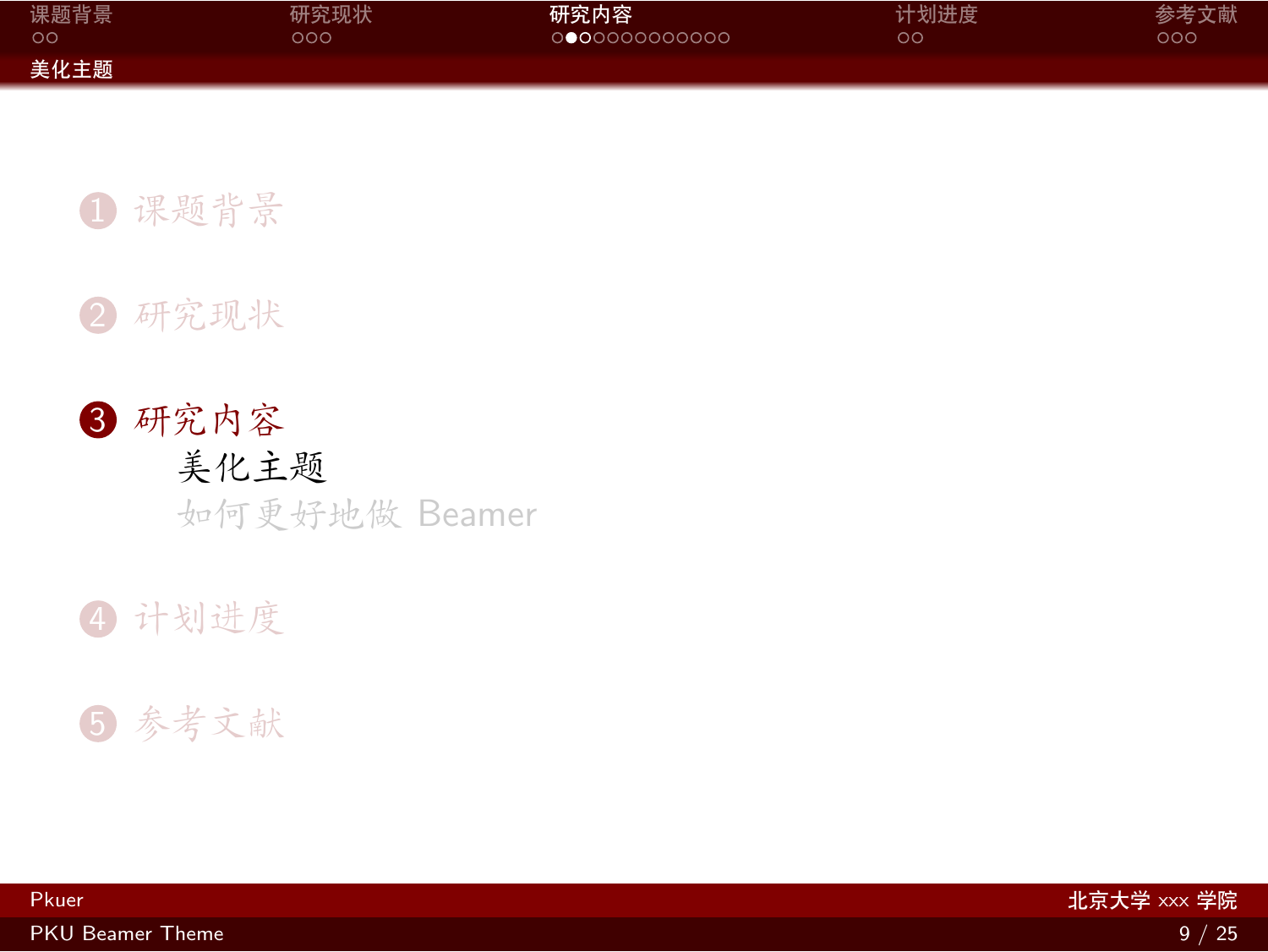

- *•* 顶栏的小点变成一行而不是多行
- *•* 中文采用楷书
- *•* 剩下我改了啥我也忘了……我 16 年魔改的,都四年过去了  $(x)$
- *•* 更多该模板的功能可以参考 <https://www.latexstudio.net/archives/4051.html>
- *•* 下面列举出了一些 Beamer 的用法,部分节选自 <https://tuna.moe/event/2018/latex/>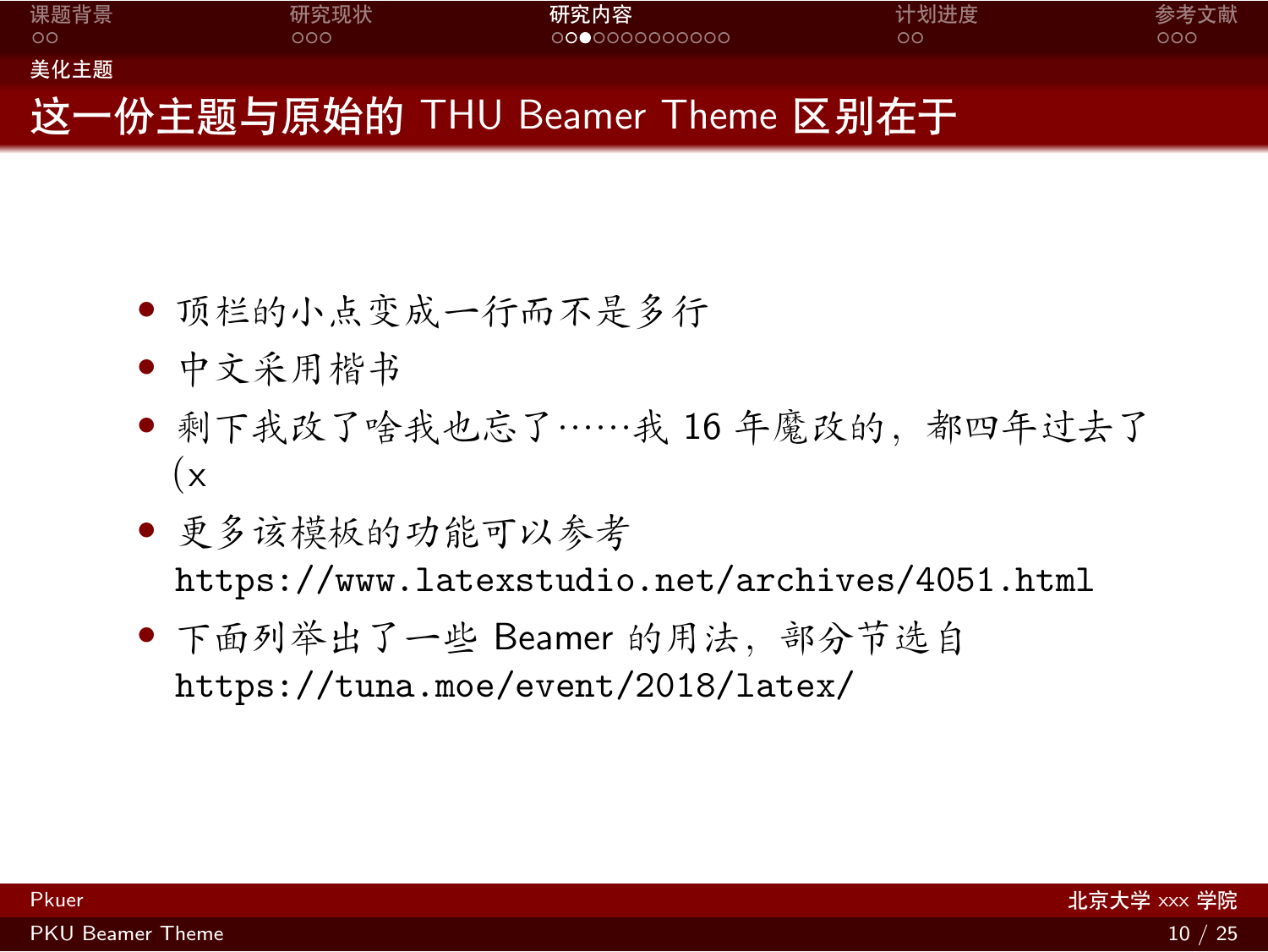<span id="page-13-0"></span>

| 课题背景          | 研究现状 | 研究内容          | 计划进度 | 参考文献 |
|---------------|------|---------------|------|------|
| - ററ          | າດດ  | 0000000000000 | OС   | റററ  |
| 如何更好地做 Beamer |      |               |      |      |



3 [研究内容](#page-10-0) [美化主题](#page-11-0) [如何更好地做](#page-13-0) Beamer

#### 4 [计划进度](#page-24-0)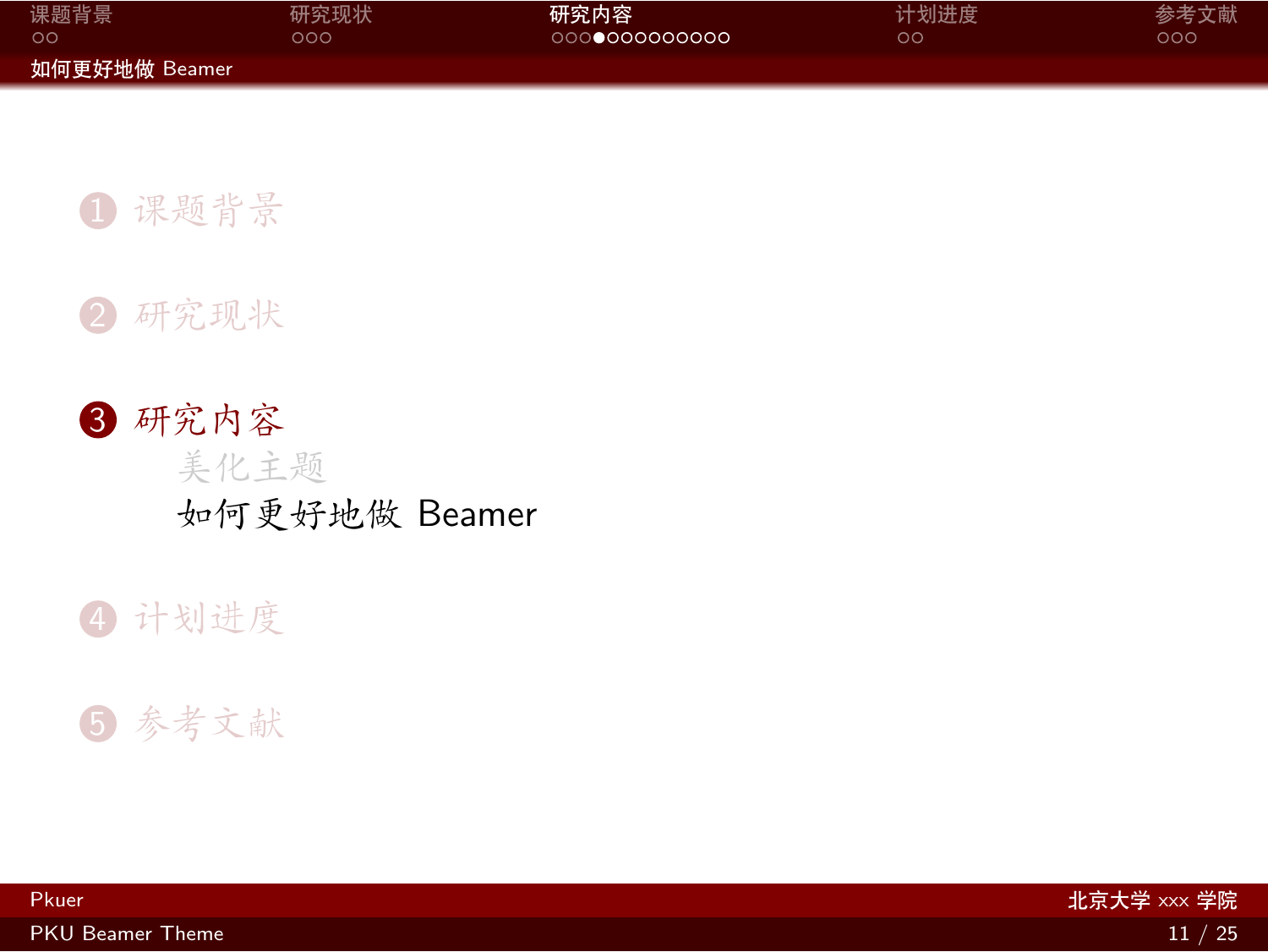| 课题背景<br>ററ    | 研究现状<br>000 | 研究内容<br>000000000000 | 计划进度<br>ററ | 参考文献<br>000 |
|---------------|-------------|----------------------|------------|-------------|
| 如何更好地做 Beamer |             |                      |            |             |
| Why Beamer    |             |                      |            |             |

• LATEX 广泛用于学术界, 期刊会议论文模板

| Microsoft <sup>®</sup> Word | <b>ATFX</b>   |
|-----------------------------|---------------|
| 文字处理工具                      | 专业排版软件        |
| 容易上手,简单直观                   | 容易上手          |
| 所见即所得                       | 所见即所想,所想即所得   |
| 高级功能不易掌握                    | 进阶难,但一般用不到    |
| 处理长文档需要丰富经验                 | 和短文档处理基本无异    |
| 花费大量时间调格式                   | 无需担心格式,专心作者内容 |
| 公式排版差强人意                    | 尤其擅长公式排版      |
| 二进制格式,兼容性差                  | 文本文件,易读、稳定    |
| 付费商业许可                      | 自由免费使用        |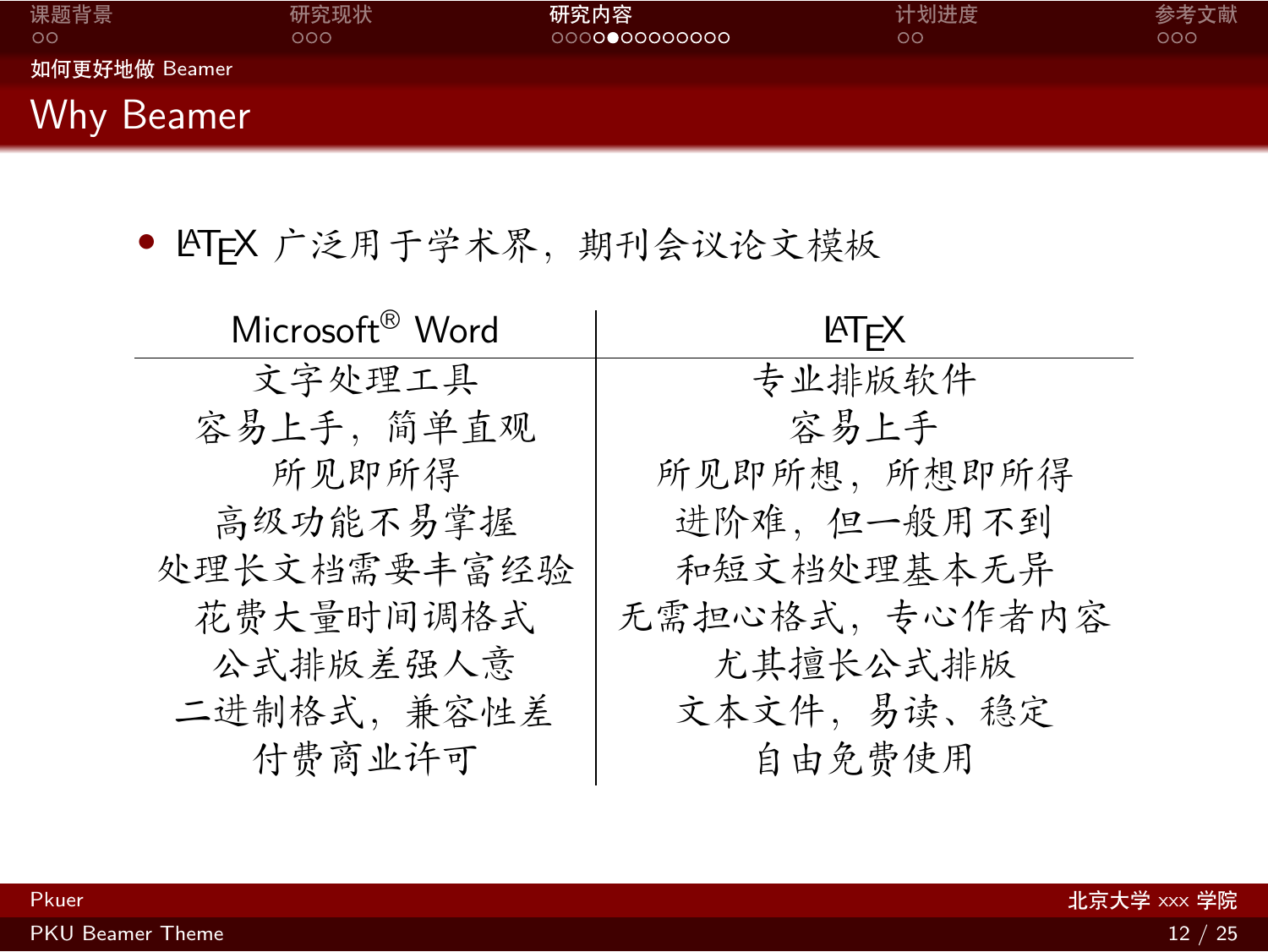| 课题背景<br>$\circ$ | 研究现状<br>റററ | 研究内容<br>0000000000000 | 计划进度<br>ററ | 参考文献<br>റററ |
|-----------------|-------------|-----------------------|------------|-------------|
| 如何更好地做 Beamer   |             |                       |            |             |
| 排版举例            |             |                       |            |             |

无编号公式

$$
J(\theta) = \mathbb{E}_{\pi_{\theta}}[G_t] = \sum_{s \in \mathcal{S}} d^{\pi}(s) V^{\pi}(s) = \sum_{s \in \mathcal{S}} d^{\pi}(s) \sum_{a \in \mathcal{A}} \pi_{\theta}(a|s) Q^{\pi}(s, a)
$$

多行多列公式1

$$
Qtarget = r + \gamma Q\pi(s', \pi_{\theta}(s') + \epsilon) \n\epsilon \sim \text{clip}(\mathcal{N}(0, \sigma), -c, c)
$$
\n(1)

<sup>1</sup>如果公式中有文字出现,请用 *\*mathrm{} 或者 *\*text{} 包含,不然就会变 成 clip, 在公式里看起来比 clip 丑非常多。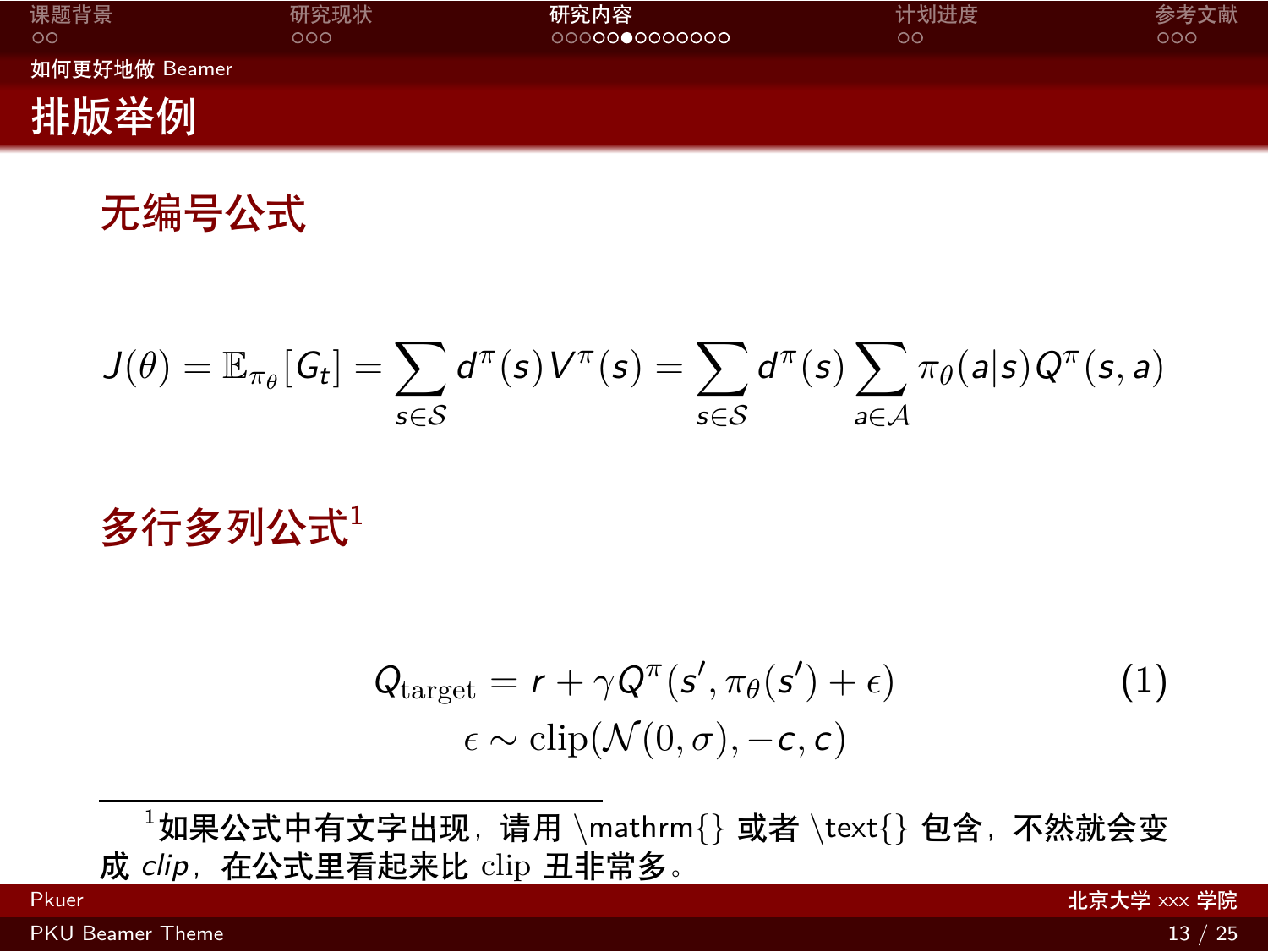| 课题背景          | 研究现状 | 研究内容          | 计划进度 | 参考文献 |
|---------------|------|---------------|------|------|
| ററ            | າດດ  | 0000000000000 | OС   | ാററ  |
| 如何更好地做 Beamer |      |               |      |      |

编号多行公式

$$
A = \lim_{n \to \infty} \Delta x \left( a^2 + \left( a^2 + 2a\Delta x + (\Delta x)^2 \right) + \left( a^2 + 2 \cdot 2a\Delta x + 2^2 (\Delta x)^2 \right) + \left( a^2 + 2 \cdot 3a\Delta x + 3^2 (\Delta x)^2 \right) + \dots
$$

$$
+ \left( a^2 + 2 \cdot (n-1)a\Delta x + (n-1)^2 (\Delta x)^2 \right) = \frac{1}{3} \left( b^3 - a^3 \right) (2)
$$

[PKU Beamer Theme](#page-0-0) 2012 12:00 12:00 12:00 12:00 12:00 12:00 12:00 12:00 12:00 12:00 12:00 12:00 12:00 12:00 12:00 12:00 12:00 12:00 12:00 12:00 12:00 12:00 12:00 12:00 12:00 12:00 12:00 12:00 12:00 12:00 12:00 12:00 12:00 12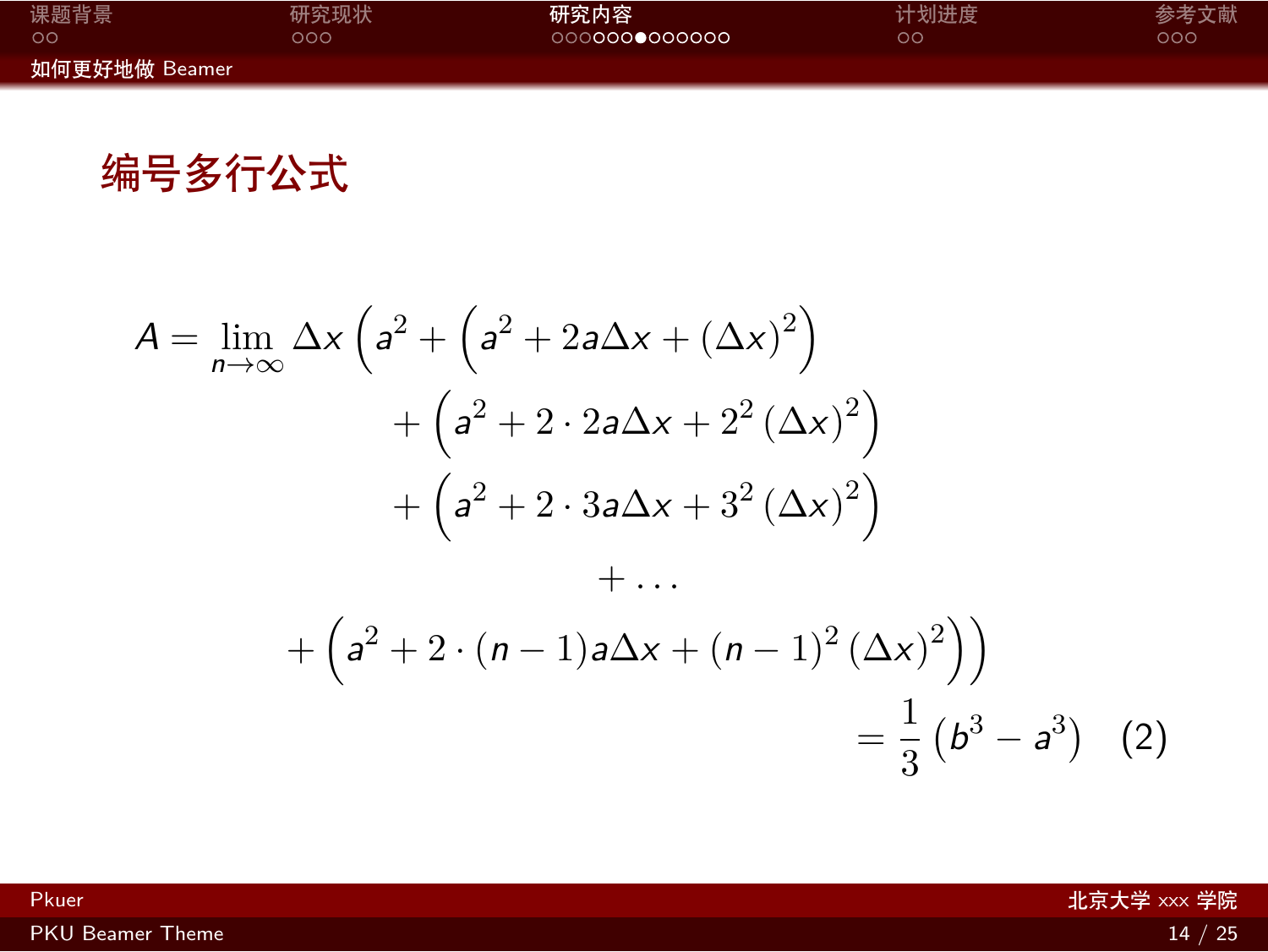| 课题背景<br>$\circ$ | 研究现状<br>೦೦೦ | 研究内容<br>0000000000000 | 计划进度<br>OΟ | 参考文献<br>೦೦೦ |
|-----------------|-------------|-----------------------|------------|-------------|
| 如何更好地做 Beamer   |             |                       |            |             |
| 图形与分栏           |             |                       |            |             |

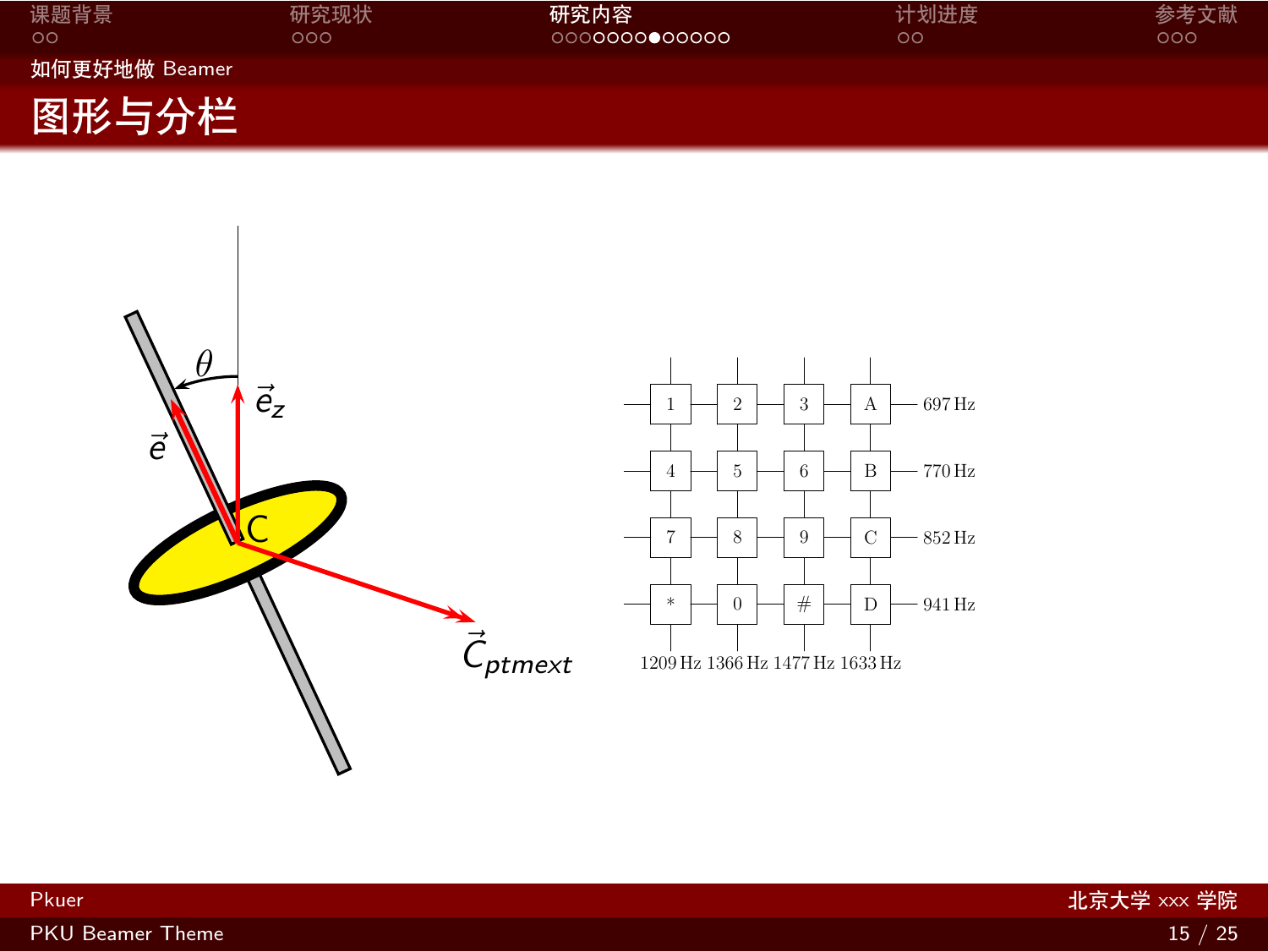| 课题背景<br>$\circ$         | 研究现状<br>೦೦೦ | 研究内容<br>0000000000000 | 计划进度<br>$\circ$ | 参考文献<br>000 |
|-------------------------|-------------|-----------------------|-----------------|-------------|
| 如何更好地做 Beamer           |             |                       |                 |             |
| LAT <sub>E</sub> X 常用命令 |             |                       |                 |             |

# 命令

| chapter   | section | subsection          | paragraph       |
|-----------|---------|---------------------|-----------------|
| 童         | 节       | 小节                  | 带题头段落           |
| centering | emph    | verb                | url             |
| 居中对齐      | 强调      | 原样输出                | 超链接             |
| footnote  | item    | caption             | includegraphics |
| 脚注        | 列表条目    | 标题                  | 插入图片            |
| \label    | cite    | $\sqrt{\text{ref}}$ |                 |
| 标号        | 引用参考文献  | 引用图表公式等             |                 |

# 环境

| table   | figure    | equation    |
|---------|-----------|-------------|
| 表格      | 图片        | 公式          |
| itemize | enumerate | description |
| 无编号列表   | 编号列表      | 描述          |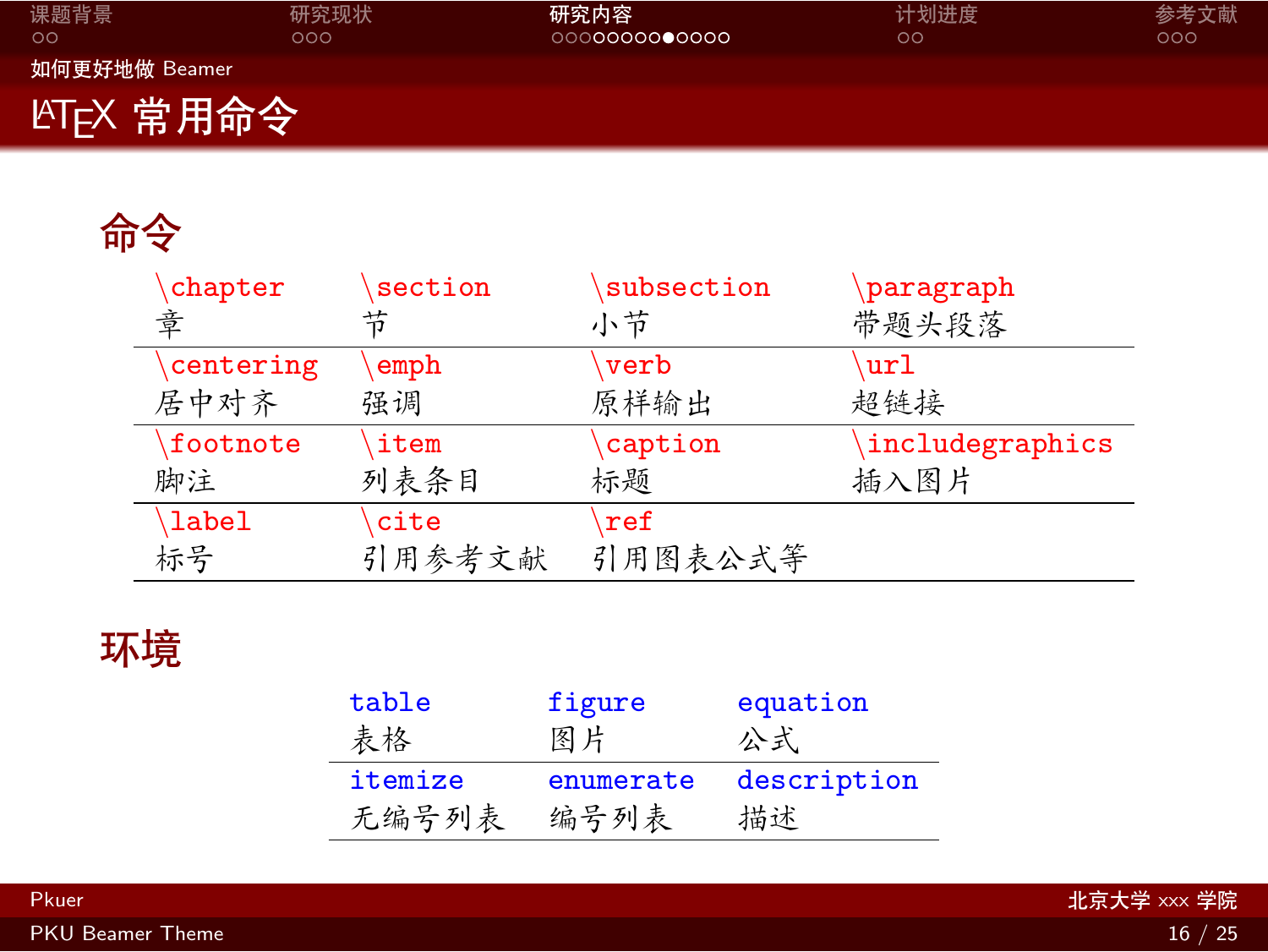| 课题背景<br>$\circ$                    | 研究现状<br>000                                                                                                                | 研究内容<br>0000000000000 | $\circ$                                                    | 计划进度 | 参考文献<br>000 |
|------------------------------------|----------------------------------------------------------------------------------------------------------------------------|-----------------------|------------------------------------------------------------|------|-------------|
|                                    | 如何更好地做 Beamer                                                                                                              |                       |                                                            |      |             |
|                                    | LYT <sub>E</sub> X 环境命令举例                                                                                                  |                       |                                                            |      |             |
| $\overline{2}$<br>3<br>4<br>5<br>6 | \begin{itemize}<br>\item A \item B<br>$\iota$ item $C$<br>\begin{itemize}<br>\item C-1<br>$\end{figure}$<br>$\end{figure}$ |                       | $\bullet$ A<br>$\bullet$ B<br>$\bullet$ C<br>$\bullet$ C-1 |      |             |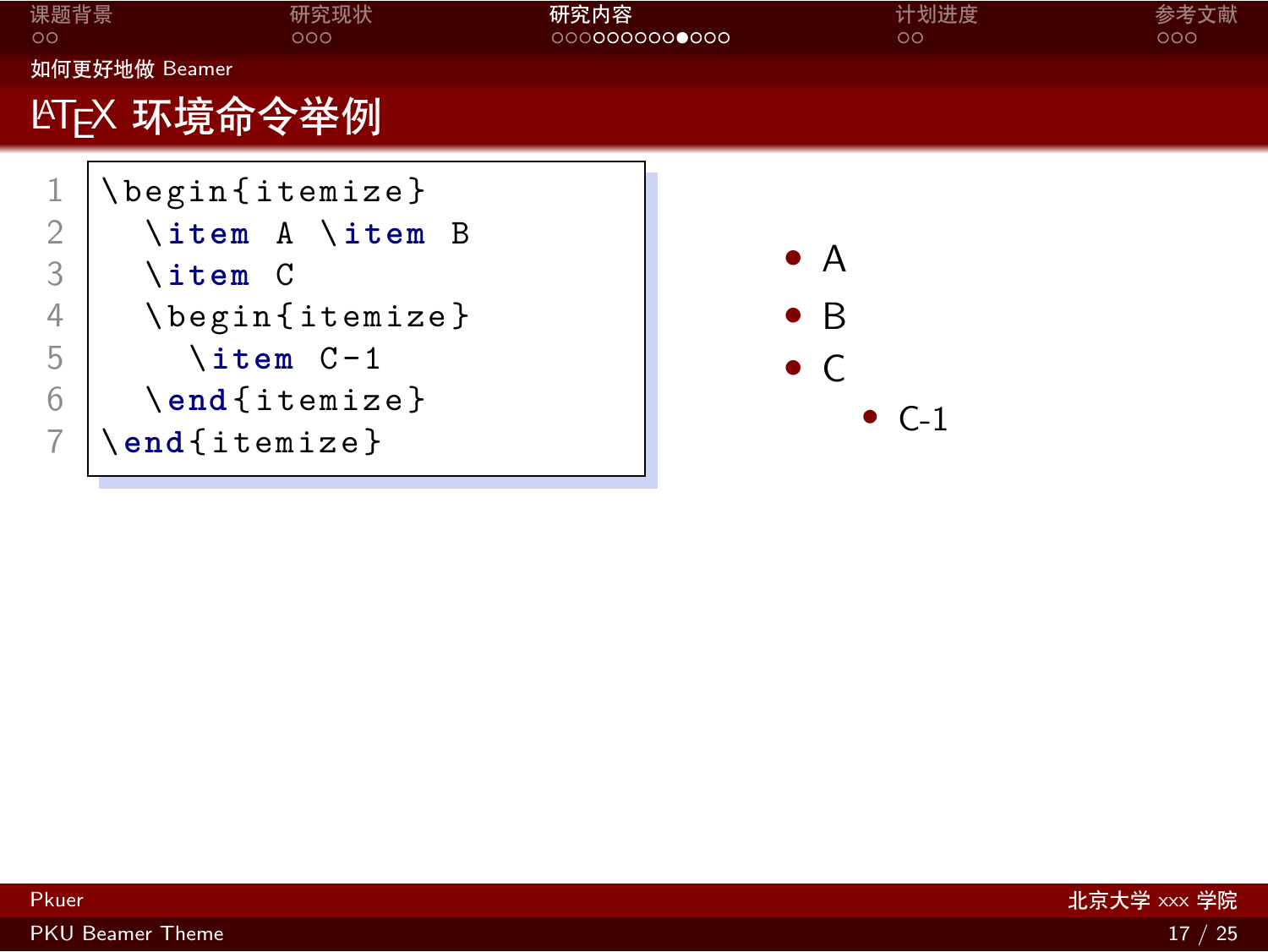| 课题背景<br>$\circ$                 | 研究现状<br>000                                                                                                                               | 研究内容<br>0000000000000 | 计划进度<br>$\circ$                                            | 参考文献<br>೦೦೦ |
|---------------------------------|-------------------------------------------------------------------------------------------------------------------------------------------|-----------------------|------------------------------------------------------------|-------------|
|                                 | 如何更好地做 Beamer                                                                                                                             |                       |                                                            |             |
|                                 | LYT <sub>E</sub> X 环境命令举例                                                                                                                 |                       |                                                            |             |
| 1<br>2<br>3<br>4<br>5<br>6<br>7 | \begin{itemize}<br>\item A \item B<br>$\iota$ item $C$<br>\begin{itemize}<br>$\iota$ item $C-1$<br>\end{itemize}<br>$\end{figure}$        |                       | $\bullet$ a<br>$\bullet$ B<br>$\bullet$ C<br>$\bullet$ C-1 |             |
| 2<br>3<br>4<br>5<br>6<br>7      | \begin{enumerate}<br>\item 巨佬 \item 大佬<br>\item 萌新<br>\begin{itemize}<br>\item[n+e] 瑟瑟发抖<br>$\end{figure}$<br>$\end{math}$ enumerate $\}$ |                       | ❶ 巨佬<br>2 大佬<br>8 萌新<br>n+e 瑟瑟发抖                           |             |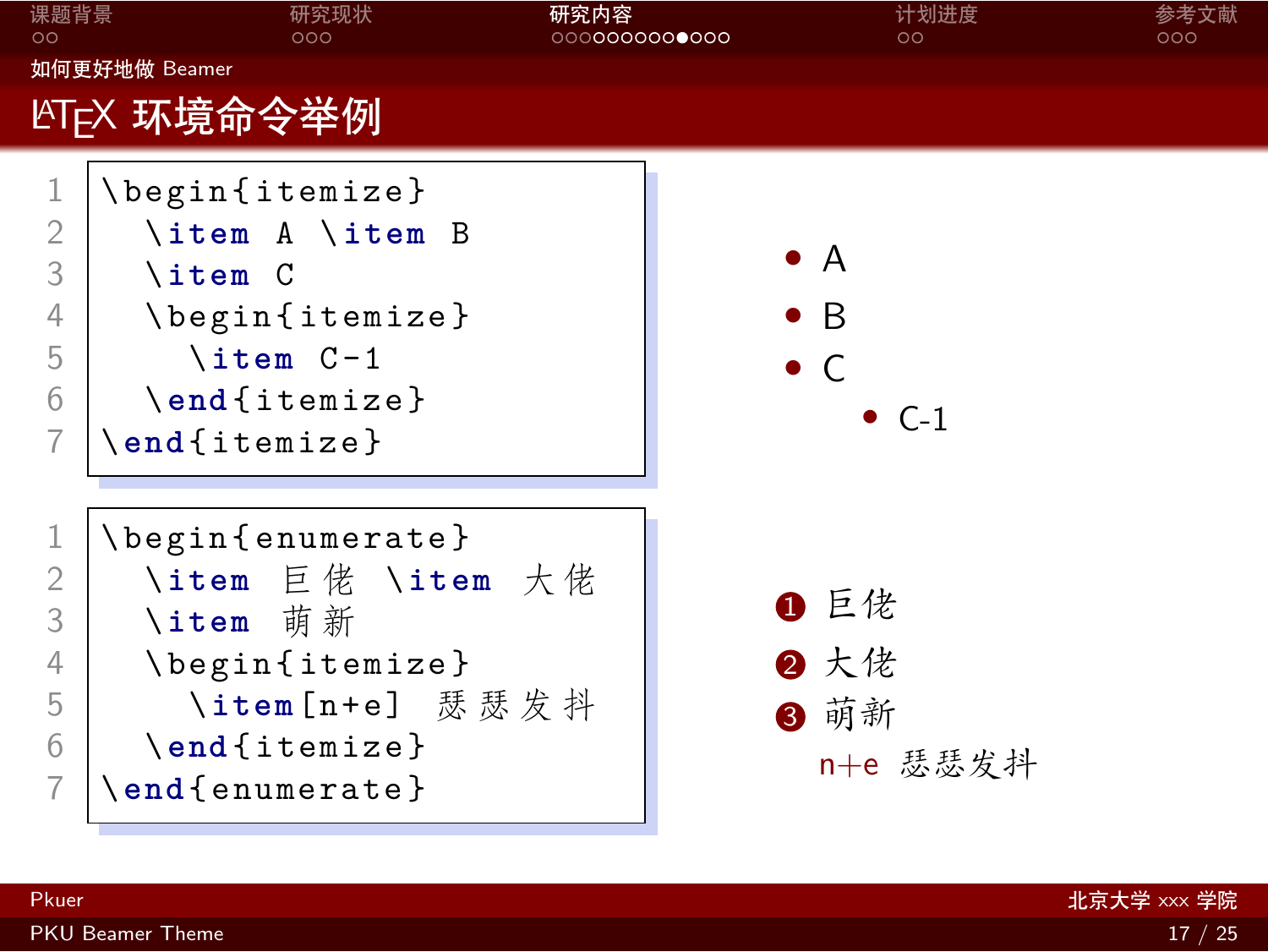| 课题背景<br>$\circ$         | 研究现状<br>റററ | 研究内容 | 计划进度<br>ററ | 参考文献<br>000 |
|-------------------------|-------------|------|------------|-------------|
| 如何更好地做 Beamer           |             |      |            |             |
| LAT <sub>E</sub> X 数学公式 |             |      |            |             |

1 \$ V = \ frac {4}{3}\ **pi** r ^3\$ 2 3 \[ 4 V = \ frac {4}{3}\ **pi** r ^3 5 \] 6 7 \ begin { equation } 8 \ label { eq : vsphere } 9 V = \ frac {4}{3}\ **pi** r ^3 10 \ **end** { equation } V =

<span id="page-21-0"></span>
$$
V = \frac{4}{3}\pi r^3
$$

$$
V = \frac{4}{3}\pi r^3
$$

$$
V = \frac{4}{3}\pi r^3
$$
(3)

*•* 更多内容请看 [这里](https://zh.wikipedia.org/wiki/Help:数学公式)

[PKU Beamer Theme](#page-0-0) 2012 18 / 25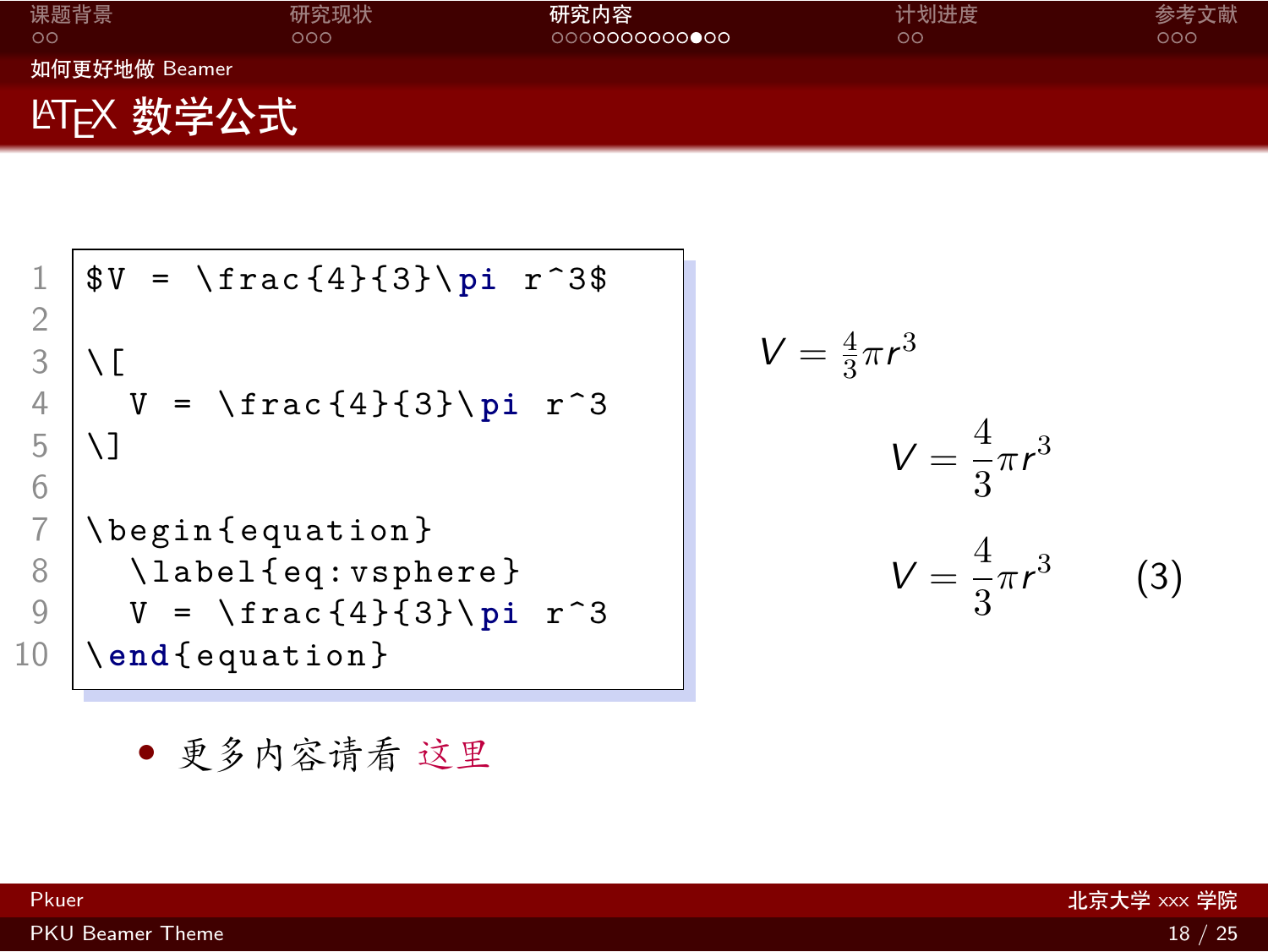<span id="page-22-0"></span>

| $\circ$                                  | 课题背景<br>研究现状<br>000                                                                                                   | 研究内容<br>0000000000000 | 计划进度<br>$\circ$                                                              | 参考文献<br>000 |
|------------------------------------------|-----------------------------------------------------------------------------------------------------------------------|-----------------------|------------------------------------------------------------------------------|-------------|
|                                          | 如何更好地做 Beamer                                                                                                         |                       |                                                                              |             |
| 1<br>$\overline{2}$<br>3<br>4<br>5       | \begin{table}[htbp]<br>\caption{编号与含义}<br>\label{tab:number}<br>$\setminus$ centering<br>\begin{tabular}{cl}          |                       |                                                                              |             |
| 6<br>7<br>8<br>9<br>10<br>11<br>12<br>13 | \toprule<br>编号 & 含义 //<br>\midrule<br>$1 \& 4.0 \&$<br>$2 & 3.7$ \\<br>\bottomrule<br>\end{tabular}<br>$\end{figure}$ |                       | 表 1: 编号与含义<br>编号 含义<br>4.0<br>$\mathcal{P}$<br>3.7<br>公式(3)的编号与含义请<br>参见表 1。 |             |
| 14<br>15<br>16                           | 公式 ~ (\ref{eq:vsphere})<br>编 号 与 含 义 请 参 见<br>$\bar{\mathcal{R}}$ $\sim$ \ref{tab:number}.                            | 的                     |                                                                              |             |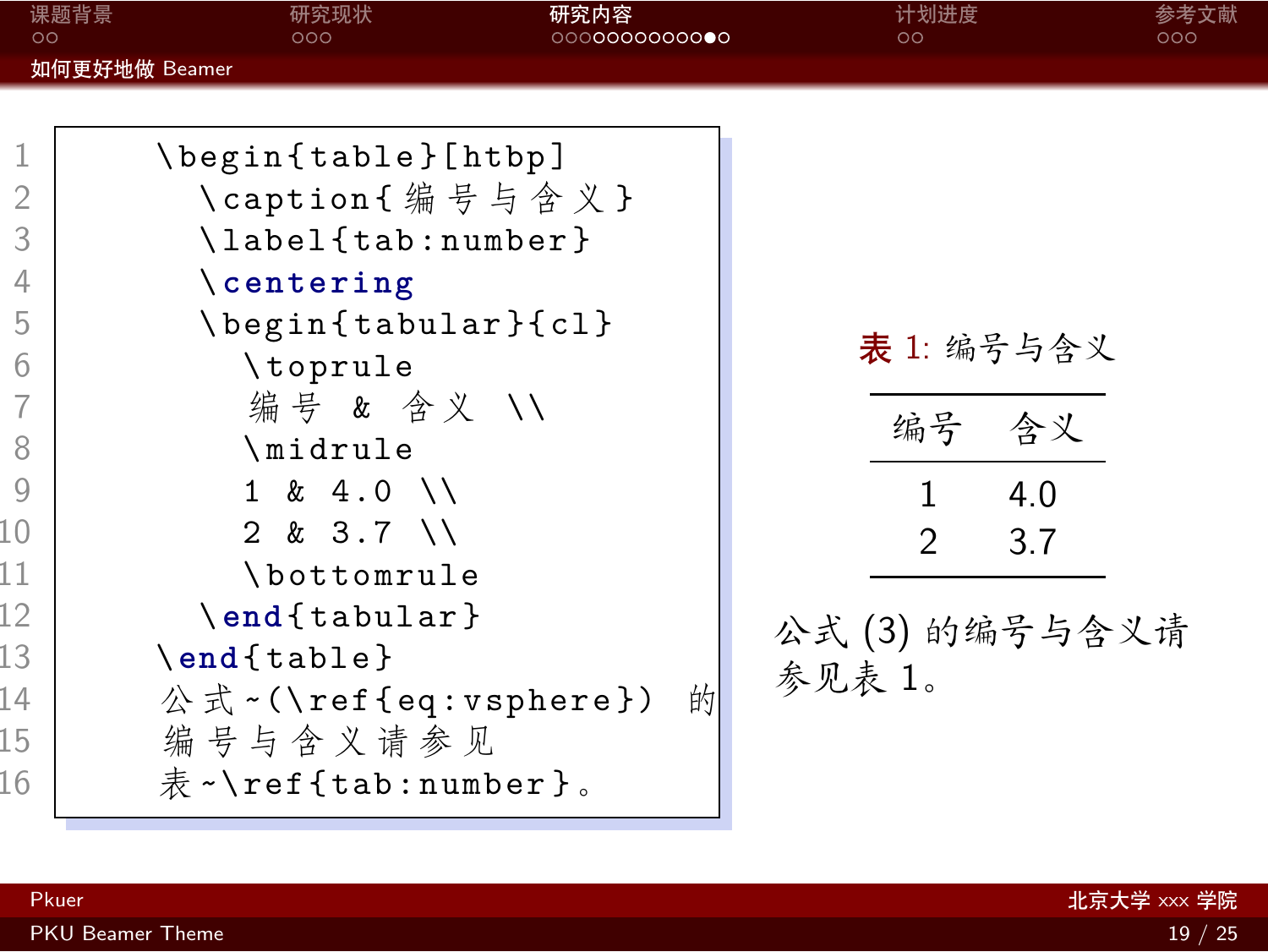| 课题背景<br>$\circ$ | 研究现状<br>000 | 研究内容<br>000000000000 | 计划进度<br>$\circ \circ$ | 参考文献<br>000 |
|-----------------|-------------|----------------------|-----------------------|-------------|
| 如何更好地做 Beamer   |             |                      |                       |             |
| 作图              |             |                      |                       |             |

- *•* 矢量图 eps, ps, pdf
	- *•* METAPOST, pstricks, pgf *. . .*
	- *•* Xfig, Dia, Visio, Inkscape *. . .*
	- *•* Matlab / Excel 等保存为 pdf
- *•* 标量图 png, jpg, tiff *. . .*
	- *•* 提高清晰度,避免发虚
	- *•* 应尽量避免使用



图 1: 这个校徽就是矢量图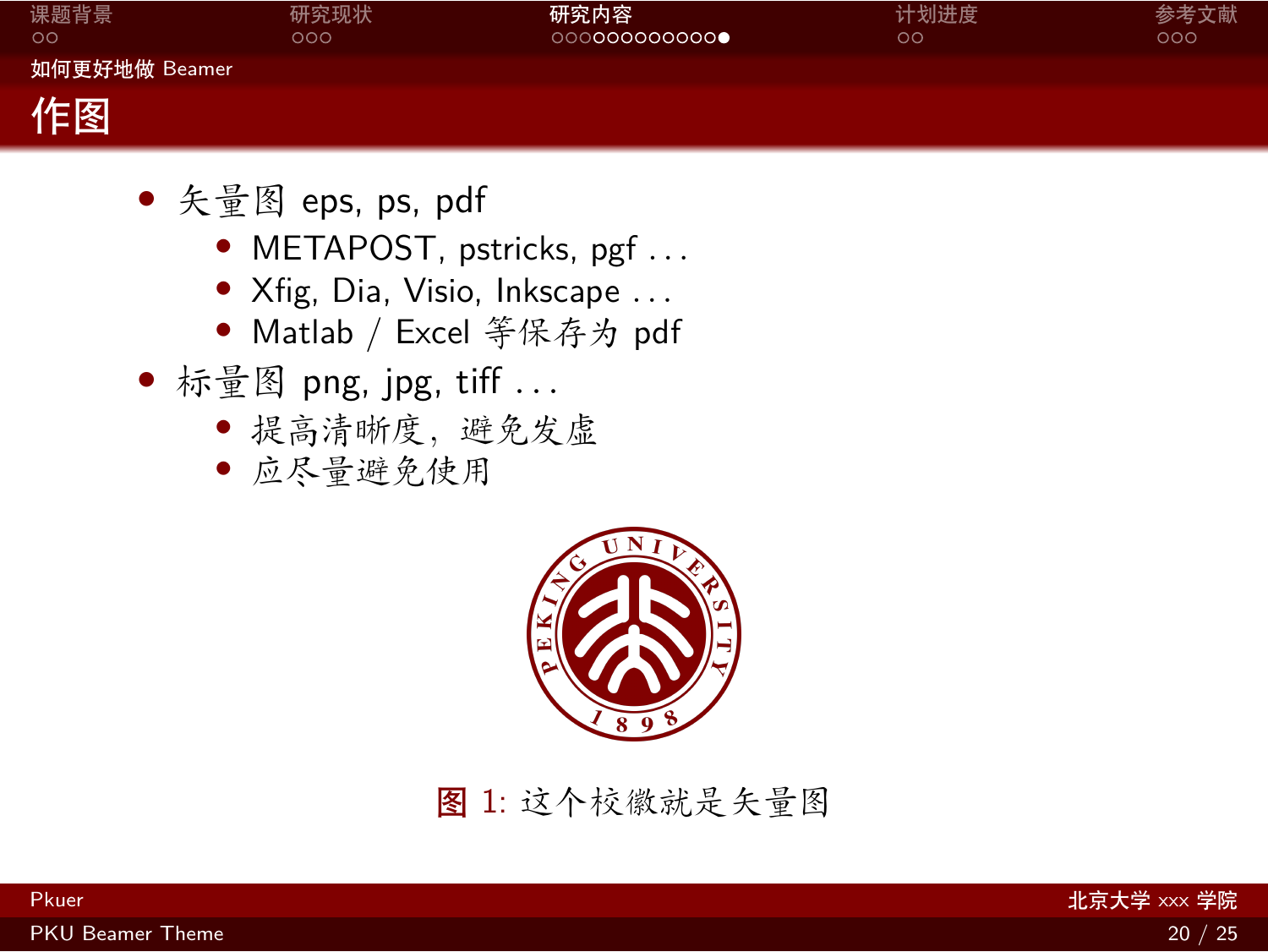<span id="page-24-0"></span>

| 课题背景 | 研究现状 | 研究内容          | 计划进度           | 参考文献 |
|------|------|---------------|----------------|------|
| - ററ | റററ  | 0000000000000 | $\bullet\circ$ | ೦೦೦  |
|      |      |               |                |      |

[研究现状](#page-7-0)

[研究内容](#page-10-0)

[计划进度](#page-24-0)

[参考文献](#page-26-0)

Pkuer 北京大学 xxx 学院

[PKU Beamer Theme](#page-0-0) 21 / 25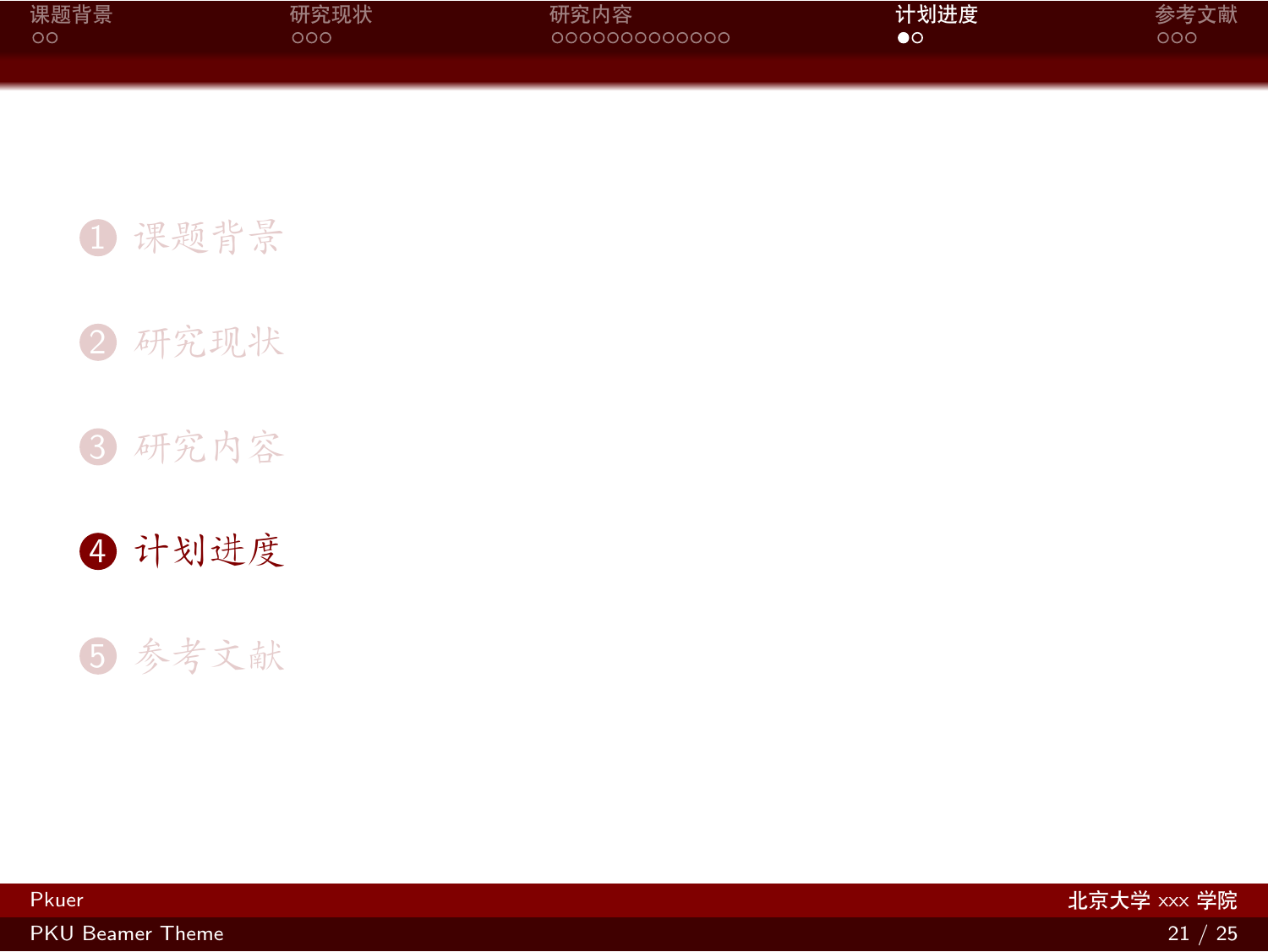| 课题背景    | 研究现状 | 研究内容          | 计划进度     | 参考文献 |
|---------|------|---------------|----------|------|
| $\circ$ | ລດດ  | 0000000000000 | $\infty$ | DOO  |
|         |      |               |          |      |

- *•* 一月:完成文献调研
- *•* 二月:复现并评测各种 Beamer 主题美观程度
- *•* 三、四月:美化 THU Beamer 主题
- *•* 五月:论文撰写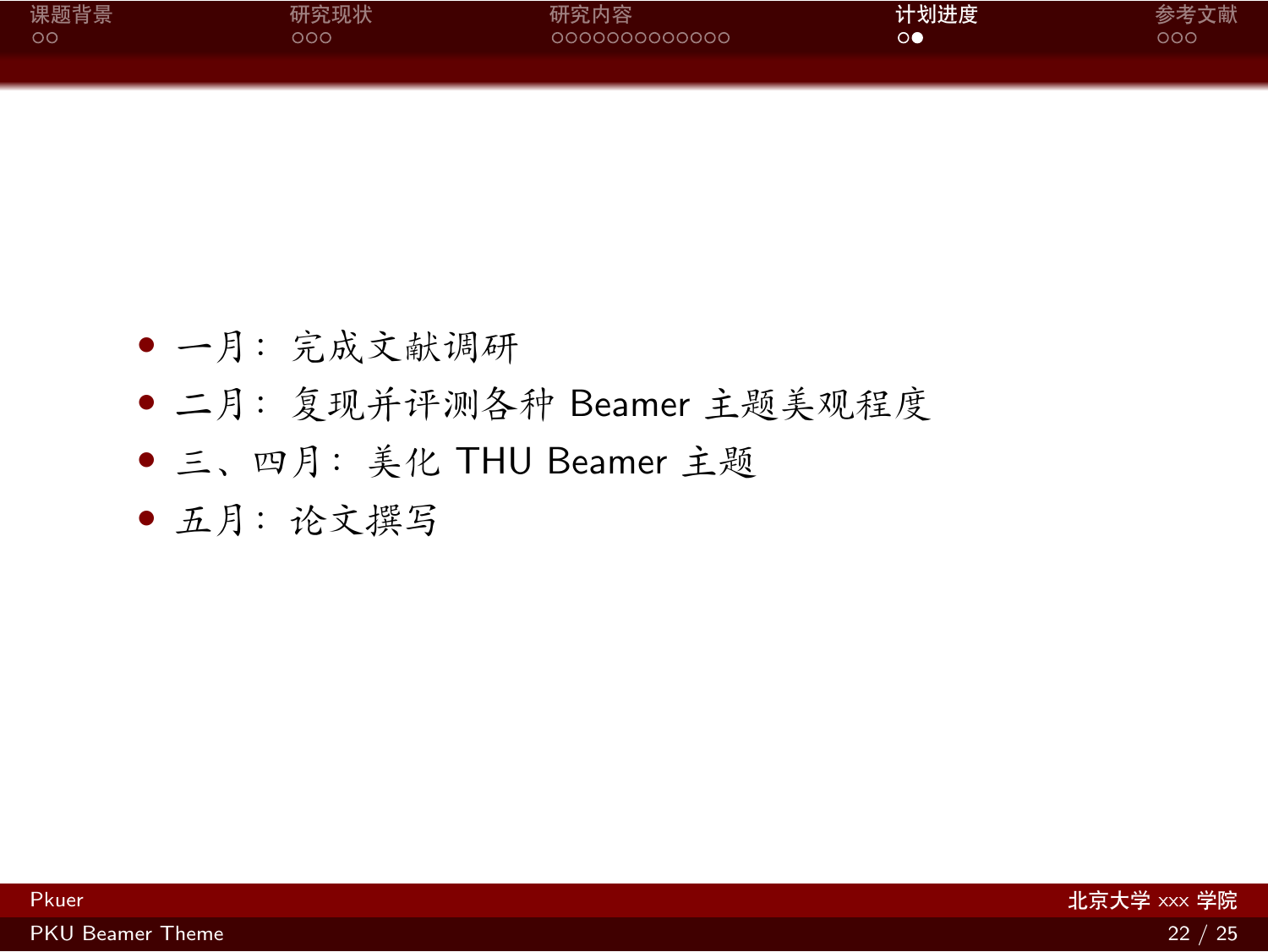<span id="page-26-0"></span>

| 课题背景 | 研究现状 | 研究内容          | 计划进度 | 参考文献 |
|------|------|---------------|------|------|
| ം റ  | റററ  | 0000000000000 | OΟ   | ററ   |
|      |      |               |      |      |

[研究现状](#page-7-0)

[研究内容](#page-10-0)

[计划进度](#page-24-0)

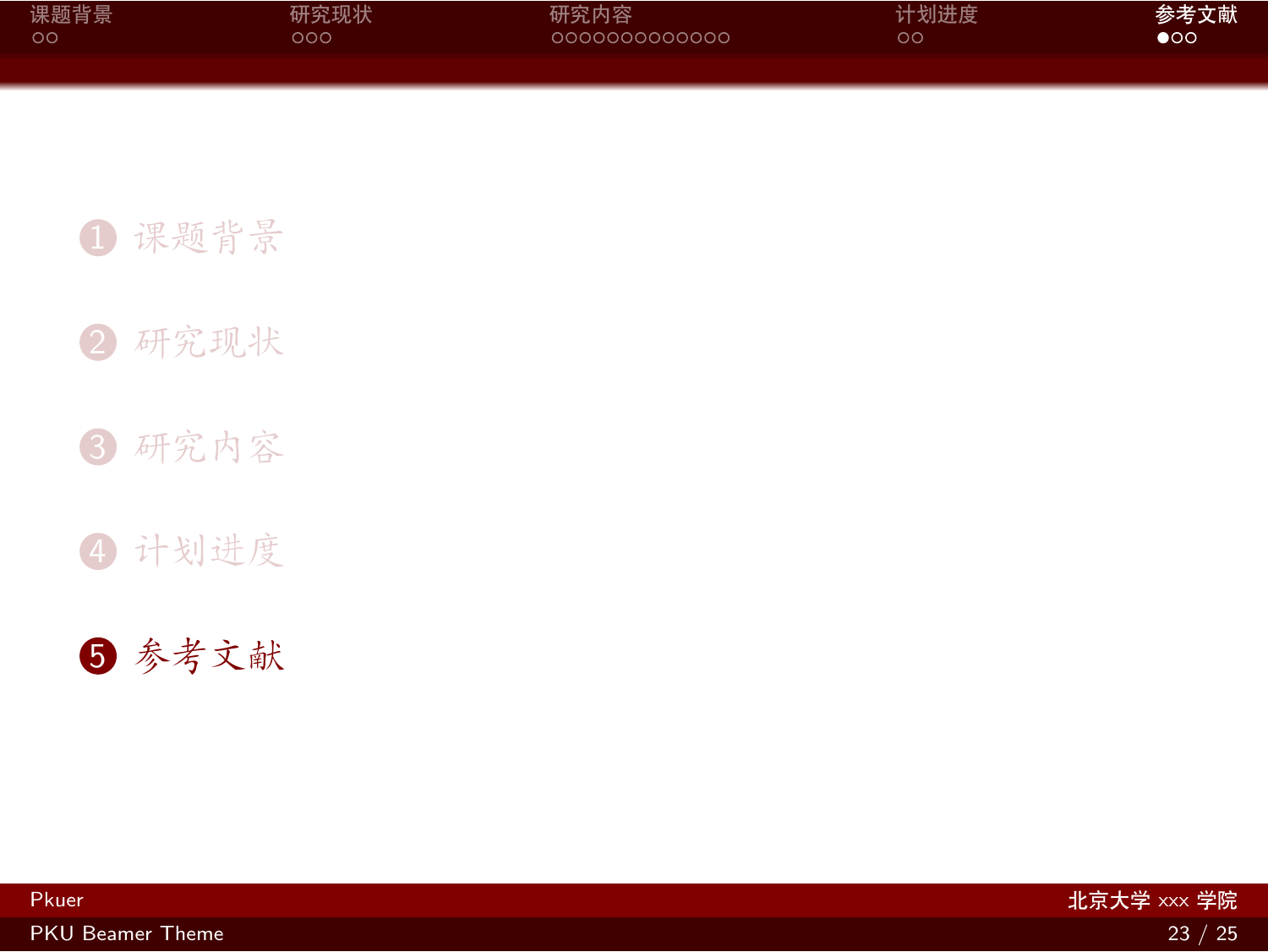| 课题背景 | 研究现状 | 研究内容          | 计划进度 | 参考文献                  |
|------|------|---------------|------|-----------------------|
| . ററ | റററ  | 0000000000000 | ററ   | $\circ \bullet \circ$ |
|      |      |               |      |                       |

### <span id="page-27-0"></span>[unk15] unknown. Thu beamer theme. 2015.